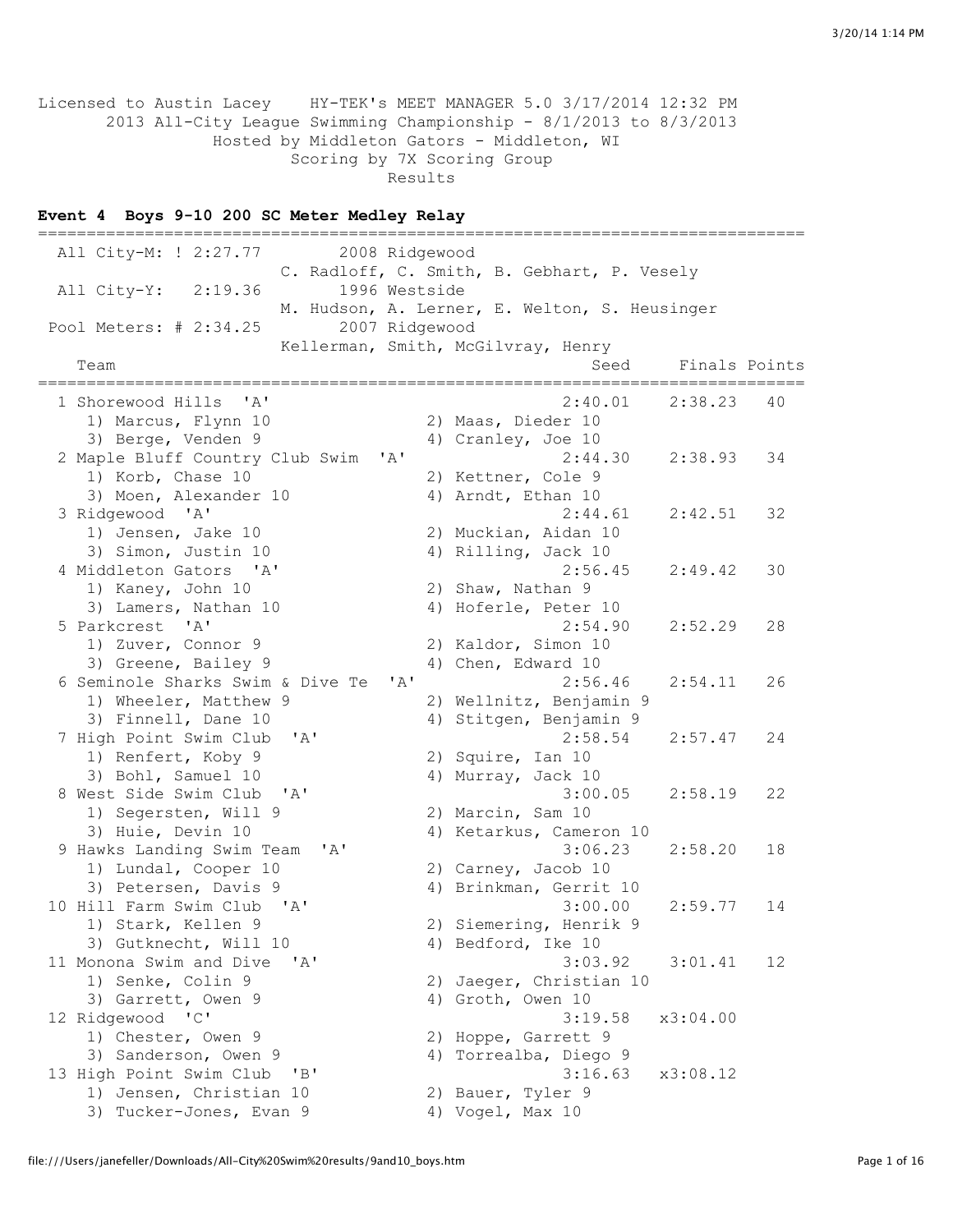14 Parkcrest 'B' 3:10.00 x3:08.15 1) Lehmann, Harrison 10 2) Lahey, Ryan 9 3) Zarov, Jacob 9 4) Bell, Jack 9 15 Ridgewood 'D' 3:22.48 x3:08.36 1) Plautz, Jackson 10 2) Barrett, Tommy 10 3) Schauder, Gavin 10 4) Maradiaga, Asher 10 16 Monona Swim and Dive 'B' 3:08.38 x3:13.29 1) Jaccard, Ben 10 2) Moreland, Logan 10 3) Jondle, Caleb 9 4) Clark, Patrick 9 17 Hill Farm Swim Club 'B' 3:11.17 x3:16.17 1) Irigoyen, Sebastian 9 2) Knight, Tommy 10 3) Bocsi, Marton 10 (4) Stadler, James 9 18 Middleton Gators 'B' 3:18.94 x3:17.67 1) McNerney, Joseph 10 2) Lin, Blaise 9 3) Mosley, Owen 10 4) Schutte, Jack 10 19 High Point Swim Club 'C' 3:35.00 x3:20.65 1) Wilson, Alex 9 2) Prosser, CJ 9 3) Keenan, Colin 9 4) Go, Michael 10 20 Seminole Sharks Swim & Dive Te 'B' 3:08.69 x3:24.20 1) Scocos, Andreas 10 2) Anderson, Drew 10 3) Wichern, Jackson 9 4) Atkisson, Brayden 9 21 Nakoma Swim Team 'A' 3:16.52 3:27.15 10 1) Schaak, Joseph 10 2) Still, Sam 10 3) Prout, Jack 10 4) Piotrowski, Tyler 9 22 Seminole Sharks Swim & Dive Te 'C' 3:32.42 x3:27.41<br>1) Mello, Jacob 9 2) Jerisha, Joshua 9 1) Mello, Jacob 9 3) Hall, Eric 10 4) Neuhaus, Grant 9 23 Ridgewood 'F' 3:46.83 x3:32.45 1) Thompson, Alec 10 2) Sebastian, Theo 9 3) Nellis, Aiden 10 4) Strobel, Zach 9 24 Middleton Gators 'C' 3:33.43 x3:34.03 1) Hallick, Ethan 9 2) Kinne, Elijah 9 3) Chang, Kevin 10 4) Moriarty, Aidan 9 25 Middleton Gators 'D' 3:44.53 x3:34.68 1) Pincombe, Tyler 10 2) Zeimentz, Michael 10 3) Starr, Alexander 10 4) Zhang, Edwin 10 26 Ridgewood 'E' 3:42.75 x3:38.07 1) Risley, Ethan 10 2) Douglas, Mason 10 3) Parry, Sean 9 4) Wallace, Ethan 10 27 Ridgewood 'G' 4:13.58 x3:44.02 1) Montgomery, Cole 9 2) Brown, Owen 9 3) Kittelson, Jack 9  $\begin{array}{ccc} 4) & Muckian, & Gavin & 9 \end{array}$ 28 West Side Swim Club 'B' 3:50.77 x3:47.23 1) Ketarkus, Brady 9 2) Coleman, Jesse 9 3) Omohundro, Charlie 10 4) Blotz, Benjamin 10 29 Shorewood Hills 'C' 3:40.91 x3:50.07 1) Kimple, Ben 9 2) Maes, Dylan 9 3) Hackworthy, James 10 4) Peterson, Austin 10 30 Ridgewood 'I' 4:29.53 x4:15.74 1) Evert, Caleb 9 2) Sullivan, Nolan 9 3) Moll, Cameron 10 4) Theado, Alex 9 31 Monona Swim and Dive 'C' 3:45.29 x4:18.84 1) Hammes, Jesse 10 2) Forcier, Noah 10 3) Kuzma, Eli 9 4) Clark, Sean 6 -- Hawks Landing Swim Team 'B' 3:44.31 DQ 1) McGowan, Patrick 10 awks Landing Swim Team<br>
1) McGowan, Patrick 10 4) Welsing, Brett 9<br>
3) Cui, Anthony 9 4) McEllistrem, Gavin 9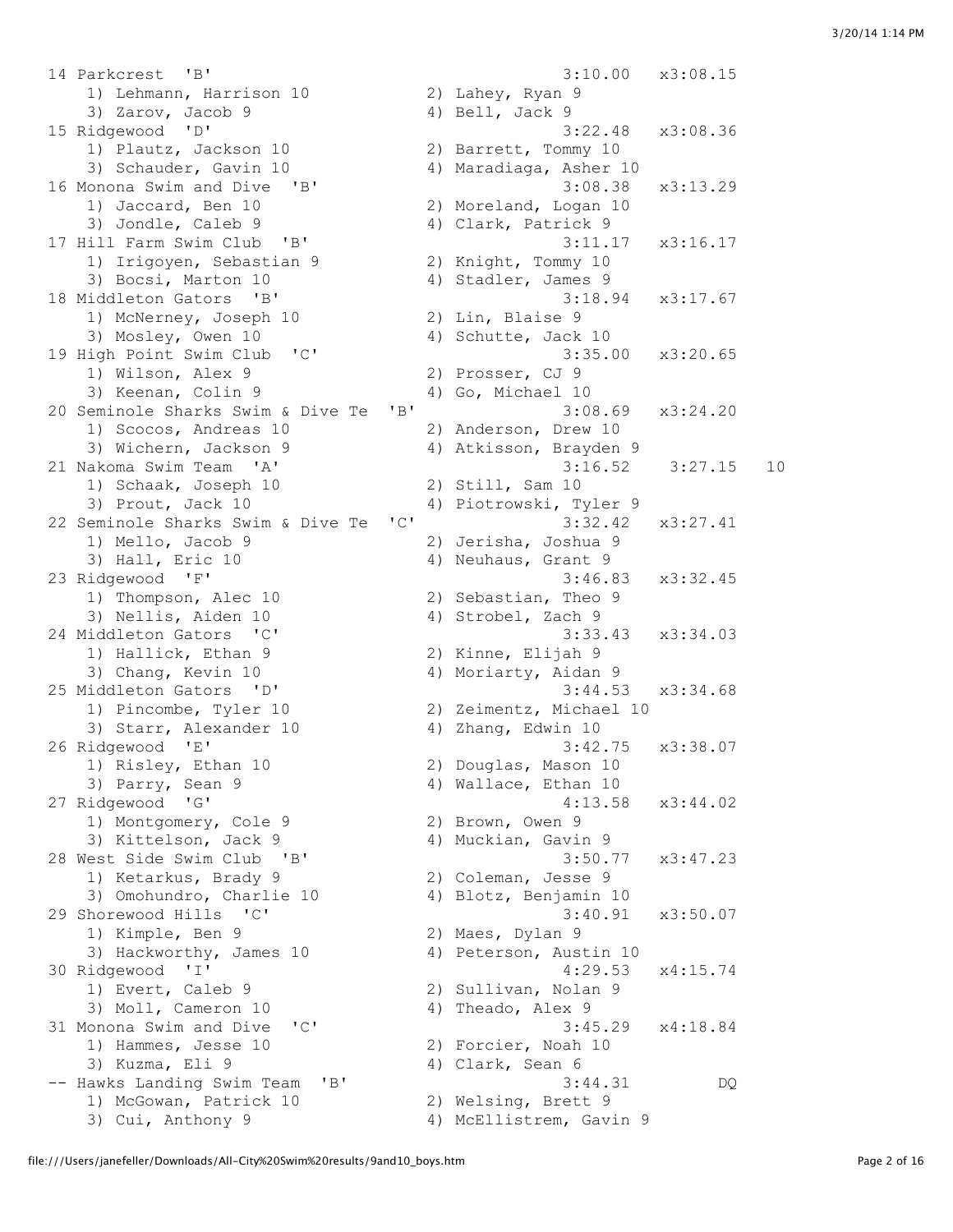| -- Parkcrest 'C'                                   |                                | 3:35.30                 | XDQ |
|----------------------------------------------------|--------------------------------|-------------------------|-----|
| 1)                                                 |                                | 2) Lahey, Sean 9        |     |
| 3) Dresang, Aidan 9                                |                                | 4) Weibel, Guy 10       |     |
| -- Ridgewood 'B'                                   |                                | 2:57.53                 | DQ  |
| 1) Drake, Jesse 10                                 |                                | 2) Jones, Garrett 9     |     |
| 3) Ritter, Alex 10                                 |                                | 4) McCartney, Maxwell 9 |     |
| "C"<br>-- Hill Farm Swim Club                      |                                | 3:38.46                 | DQ. |
| 1) Lynch, Sam 10                                   |                                | 2) Schenk, Will 9       |     |
| 3) Kissel, Simon 9                                 |                                | 4) Lynch, Luke 10       |     |
| $\mathbf{L}$<br>-- Hill Farm Swim Club             |                                | 4:14.77                 | DQ. |
| 1) Borns, Jordan 9                                 |                                | 2) Daley, Michael 9     |     |
| 3) Peppard, Aidan 10                               | 4)                             | Whitehorse, Isaac 10    |     |
| -- Seminole Sharks Swim & Dive Te                  | $\mathbf{1} \oplus \mathbf{1}$ | 3:50.91                 | DQ. |
| 1) Joshi, Akshay 10                                |                                | 2) Wiedemann, George 10 |     |
| 3) Crowley, Jack 10                                |                                | 4) Keogh, Conor 9       |     |
| -- Middleton Gators 'E'                            |                                | 3:49.47                 | DQ. |
| 1) Covey, Jakob 9                                  |                                | 2) Madigan, Griffith 10 |     |
| 3) Ashley, Alexander 10                            |                                | 4) Wood, Charlie 10     |     |
| -- Middleton Gators 'F'                            |                                | 4:04.44                 | DQ  |
| 1) Carey, Samuel 9                                 |                                | 2) Budzinski, Andrew 9  |     |
| 3) Kratochwill, Evan 9                             |                                | 4) Niesen, Benjamin 9   |     |
| -- Shorewood Hills 'D'                             |                                | 3:51.38                 | DQ. |
| 1) Guilbault, Jacob 9                              |                                | 2) Yethiraj, Rohan 9    |     |
| 3) Buencamino, Ryan 10                             |                                | 4) Bottoms, Liam 9      |     |
| -- Shorewood Hills 'B'                             |                                | 2:58.09                 | DQ  |
| 1) Cranley, Aidan 10                               |                                | 2) Sweitzer, Cole 9     |     |
| 3) Richmond, Nathaniel 9                           |                                | 4) Jimenez, Isandro 10  |     |
| -- Goodman Pool Waves<br>$^{\prime}$ A $^{\prime}$ |                                | 3:46.82                 | DQ  |
| 1) Rodriguez, Francisco 10                         |                                | 2) Morrison, Liam 10    |     |
| 3) Hoffman, Aidan 9                                |                                | 4) Pruski, Henry 10     |     |
| -- Ridgewood 'H'                                   |                                | 4:21.37                 | DQ. |
| 1) Burmeister, Evan 9                              |                                | 2) Dunn, Trevor 9       |     |
| 3) Kennedy, Jake 9                                 |                                | 4) Newman, Calvin 9     |     |
| -- Middleton Gators 'G'                            |                                | 4:14.44                 | DQ. |
| 1) Darragh, Nash 9                                 |                                | 2) Finnemore, Max 9     |     |
| 3) Hoffmann, Gavin 9                               |                                | 4) Smith, Phileas 9     |     |

# **Event 14 Boys 9-10 50 SC Meter Freestyle**

| All City-M: ! 29.11<br>All City-Y: 27.99<br>Pool Meters: # 30.48 | 2010 Michael Draves - Middleton<br>1977 Glenn Messner - Nakoma<br>2010 Michael Draves, Middleton |         |               |    |
|------------------------------------------------------------------|--------------------------------------------------------------------------------------------------|---------|---------------|----|
| Name                                                             | Age Team                                                                                         | Prelims | Finals Points |    |
| A - Final                                                        |                                                                                                  |         |               |    |
| 1 Moen, Alexander                                                | 10 MBCC                                                                                          | 31.03   | 31.06         | 20 |
| 2 Rilling, Jack                                                  | 10 Ridgewood                                                                                     | 33.24   | 31.97         | 17 |
| 3 Stitgen, Benjamin                                              | 9 SEM                                                                                            | 35.47   | 34.34         | 16 |
| 4 Maas, Dieder                                                   | 10 SW                                                                                            | 34.50   | 34.83         | 15 |
| 5 Chen, Edward                                                   | 10 Parkcrest                                                                                     | 35.34   | 35.28         | 14 |
| 6 Cranley, Joe                                                   | 10 SW                                                                                            | 33.76   | 35.42         | 13 |
| 7 Arndt, Ethan                                                   | 10 MBCC                                                                                          | 35.21   | 35.69         | 12 |
| 8 Groth, Owen                                                    | 10 MO                                                                                            | 35.66   | 36.36         | 11 |
| $B - Final$                                                      |                                                                                                  |         |               |    |
| 9 Carney, Jacob                                                  | 10 Hawks Swim                                                                                    | 35.98   | 35.38         | 9  |
| 10 Hoferle, Peter                                                | МI<br>10                                                                                         | 37.28   | 36.38         | 7  |
| 11 Murray, Jack                                                  | 10 High Point                                                                                    | 36.98   | 36.56         | 6  |

file:///Users/janefeller/Downloads/All-City%20Swim%20results/9and10\_boys.htm example 3 page 3 of 16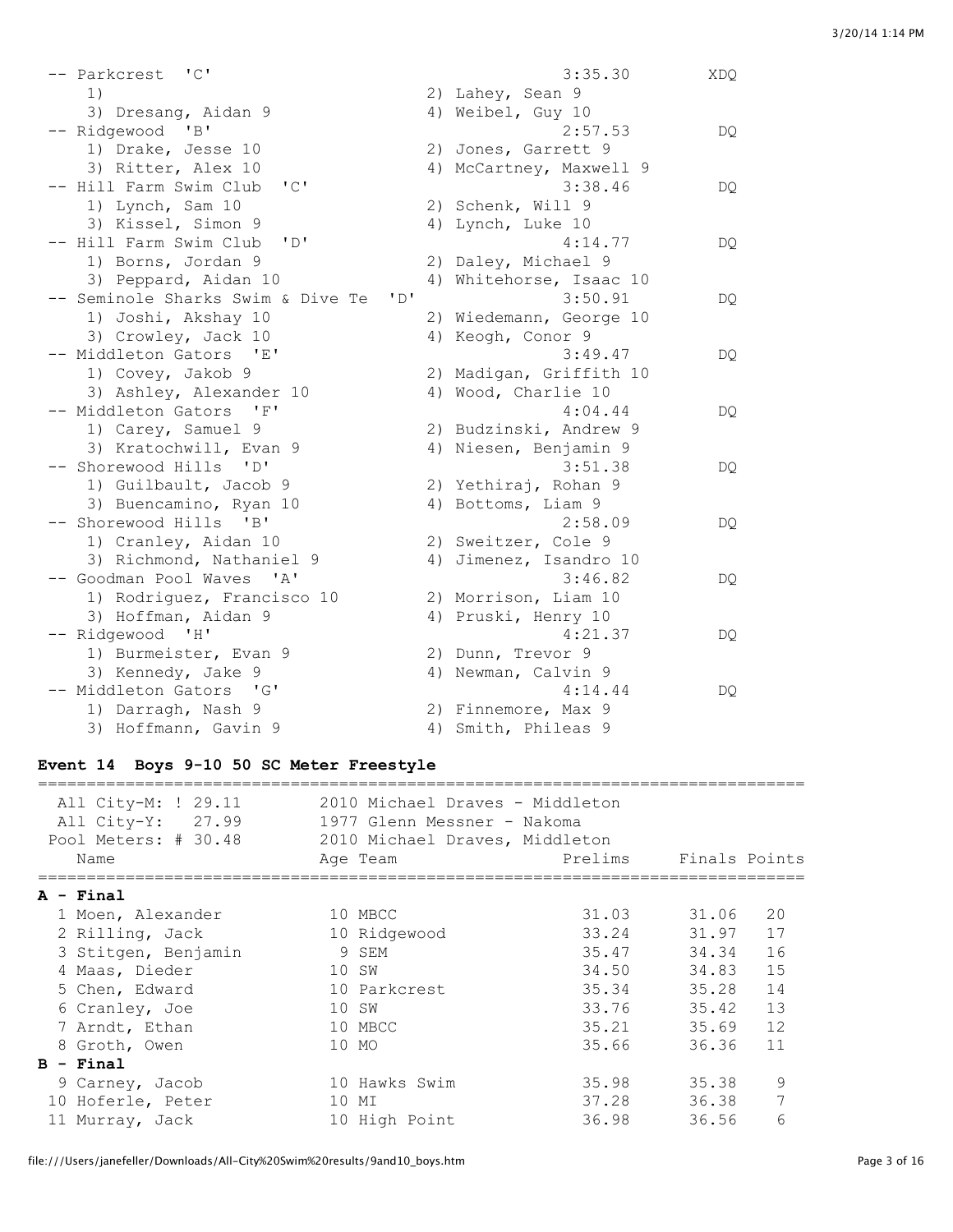| 12 Marcin, Sam       | 10 West Side | 36.95 | 36.92 | 5 |
|----------------------|--------------|-------|-------|---|
| 13 Moslev, Owen      | 10 MI        | 37.23 | 37.02 | 4 |
| 14 Bedford, Ike      | 10 HFSC      | 37.36 | 38.09 | 3 |
| 15 Gutknecht, Will   | 10 HFSC      | 37.30 | 38.58 |   |
| 16 Siemering, Henrik | 9 HFSC       | 37.11 | 38.73 |   |

## **Event 14 Boys 9-10 50 SC Meter Freestyle**

| ____________________________                                                                                                                                |       |                                         |                                 |       |  |
|-------------------------------------------------------------------------------------------------------------------------------------------------------------|-------|-----------------------------------------|---------------------------------|-------|--|
| All City-M: ! 29.11 2010 Michael Draves - Middleton<br>All City-Y: 27.99 1977 Glenn Messner - Nakoma<br>Pool Meters: # 30.48 2010 Michael Draves, Middleton |       |                                         |                                 |       |  |
| Name                                                                                                                                                        |       | Age Team and Seed Prelims               |                                 |       |  |
|                                                                                                                                                             |       |                                         |                                 |       |  |
| Preliminaries                                                                                                                                               |       |                                         |                                 |       |  |
| 1 Moen, Alexander                                                                                                                                           |       | 10 MBCC                                 | 32.02                           | 31.03 |  |
| 2 Rilling, Jack                                                                                                                                             |       | 10 Ridgewood                            | 34.34                           | 33.24 |  |
| 3 Cranley, Joe                                                                                                                                              |       | 10 SW                                   | 35.06                           | 33.76 |  |
| 4 Maas, Dieder                                                                                                                                              | 10 SW |                                         | 34.45                           | 34.50 |  |
| 5 Arndt, Ethan                                                                                                                                              |       | 10 MBCC<br>10 Parkcrest                 | 36.42                           | 35.21 |  |
| 6 Chen, Edward                                                                                                                                              |       |                                         | 36.68                           | 35.34 |  |
| 7 Stitgen, Benjamin                                                                                                                                         | 9 SEM |                                         | 35.49                           | 35.47 |  |
| 8 Groth, Owen                                                                                                                                               |       | 10 MO                                   | 36.72                           | 35.66 |  |
| . _ _ _ _ _ _ _ _ _ _ _ _ _ _ _<br>_________________________                                                                                                |       |                                         |                                 |       |  |
| 9 Carney, Jacob                                                                                                                                             |       | 10 Hawks Swim                           | 35.39 35.98                     |       |  |
| 10 Marcin, Sam                                                                                                                                              |       |                                         | 37.39                           | 36.95 |  |
| 11 Murray, Jack                                                                                                                                             |       | 10 West Side<br>10 High Point<br>9 HFSC | 36.01                           | 36.98 |  |
|                                                                                                                                                             |       |                                         | 39.39                           | 37.11 |  |
| 12 Siemering, Henrik<br>13 Mosley, Owen                                                                                                                     | 10 MI |                                         | 38.85                           | 37.23 |  |
| 14 Hoferle, Peter                                                                                                                                           | 10 MI |                                         | 36.98                           | 37.28 |  |
|                                                                                                                                                             |       | 10 HFSC                                 | 37.20                           | 37.30 |  |
| 15 Gutknecht, Will<br>16 Bedford, Ike                                                                                                                       |       | 10 HFSC                                 | 38.00 37.36                     |       |  |
|                                                                                                                                                             |       |                                         | -----------------------         |       |  |
|                                                                                                                                                             |       |                                         |                                 |       |  |
| 17 Vogel, Max 10 High Point 39.53 37.43<br>18 Ritter, Alex 10 Ridgewood 37.25 37.45                                                                         |       |                                         |                                 |       |  |
|                                                                                                                                                             |       |                                         | ------------------------------- |       |  |
| 19 Greene, Bailey                                                                                                                                           |       | 9 Parkcrest                             | 39.06 37.46                     |       |  |
| 19 McCartney, Maxwell 9 Ridgewood<br>21 Jimenez, Isandro 10 SW                                                                                              |       |                                         | 37.71                           | 37.46 |  |
| 21 Jimenez, Isandro                                                                                                                                         | 10 SW |                                         | 37.41                           | 37.47 |  |
| 22 Rodriguez, Francisco di Maves                                                                                                                            |       |                                         | 36.61                           | 37.54 |  |
| 23 Cranley, Aidan                                                                                                                                           | 10 SW |                                         | 37.75                           | 37.65 |  |
|                                                                                                                                                             |       |                                         | 36.93                           | 37.90 |  |
|                                                                                                                                                             |       |                                         | 40.07                           | 38.03 |  |
|                                                                                                                                                             |       |                                         | 40.27                           | 38.33 |  |
| 24 Kaney, John 10 MI<br>25 Keenan, Colin 9 High Point<br>26 Torrealba, Diego 9 Ridgewood<br>27 Maradiaga, Asher 10 Ridgewood                                |       |                                         | 40.65                           | 38.44 |  |
| 28 Schutte, Jack                                                                                                                                            |       | 10 MI                                   | 40.82                           | 38.71 |  |
| 29 Brinkman, Gerrit                                                                                                                                         |       | 10 Hawks Swim                           | 40.46                           | 38.96 |  |
| 30 Stark, Kellen                                                                                                                                            |       | 9 HFSC                                  | 41.90                           | 38.99 |  |
| 31 Zuver, Connor                                                                                                                                            |       | 9 Parkcrest                             | 37.64                           | 39.39 |  |
| 32 Senke, Colin                                                                                                                                             |       | 9 MO                                    | 40.50                           | 39.55 |  |
| 33 Sanderson, Owen                                                                                                                                          |       | 9 Ridgewood                             | 39.21                           | 39.61 |  |
| 34 Irigoyen, Sebastian                                                                                                                                      |       | 9 HFSC                                  | 41.53                           | 39.95 |  |
| 35 Go, Michael                                                                                                                                              |       | 10 High Point                           | 40.11                           | 39.98 |  |
| 36 Bohl, Samuel                                                                                                                                             |       | 10 High Point                           | 40.32                           | 40.02 |  |
| 37 Bell, Jack                                                                                                                                               |       | 9 Parkcrest                             | 36.51                           | 40.16 |  |
| 38 Hackworthy, James                                                                                                                                        |       | 10 SW                                   | 41.65                           | 40.27 |  |
| 39 McEllistrem, Gavin                                                                                                                                       |       | 9 Hawks Swim                            | 43.07                           | 40.29 |  |
| 40 Hoopes, Alex                                                                                                                                             |       | 9 MBCC                                  | 39.98                           | 40.33 |  |
|                                                                                                                                                             |       |                                         |                                 |       |  |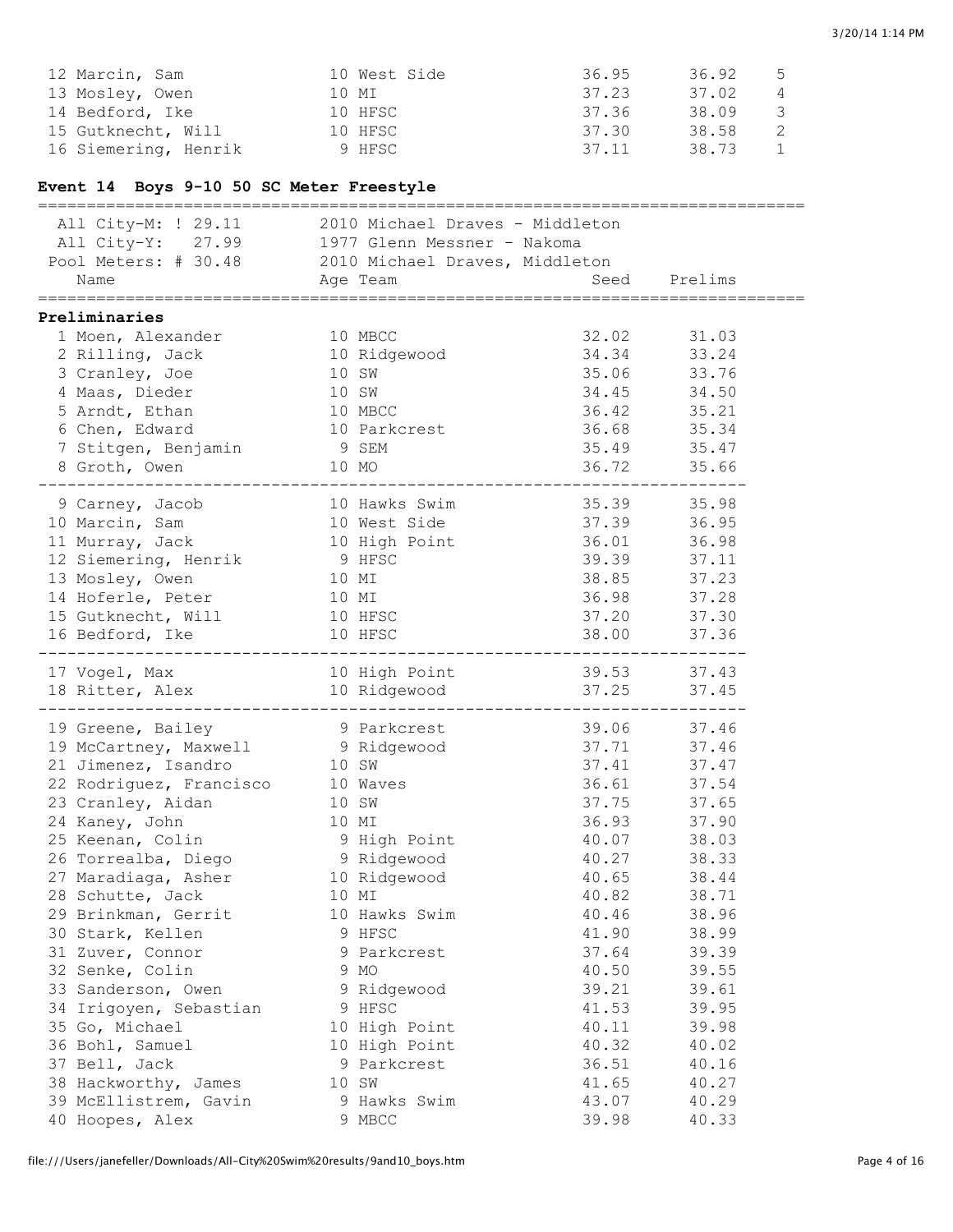|    | 41 Wallace, Ethan     |
|----|-----------------------|
|    | 42 Jaccard, Ben       |
|    | 43 Jones, Garrett     |
|    | 44 Zhang, Edwin       |
|    | 45 McNerney, Joseph   |
|    | 46 McGowan, Patrick   |
|    | 47 Douglas, Mason     |
|    | 48 Jondle, Caleb      |
|    | 49 Lahey, Sean        |
|    | 50 Wood, Charlie      |
|    | 50 Plautz, Jackson    |
|    | 52 Zarov, Jacob       |
|    | 53 Atkisson, Brayden  |
|    | 54 Schauder, Gavin    |
|    | 55 Shaw, Nathan       |
|    | 56 Anderson, Drew     |
|    | 57 Parry, Sean        |
|    | 58 Hammes, Jesse      |
|    | 58 Segersten, Will    |
|    | 60 Tucker-Jones, Evan |
|    | 61 Clark, Patrick     |
|    | 62 Blotz, Benjamin    |
|    | 63 Kuhn, Michael      |
|    | 64 Pincombe, Tyler    |
|    | 65 Bauer, Tyler       |
|    | 66 Vingelen, Cole     |
|    | 66 Covey, Jakob       |
|    | 68 Moriarty, Aidan    |
|    | 69 Lynch, Sam         |
|    | 70 Lyons, Hastings    |
|    | 71 Strobel, Zach      |
|    | 72 Neuhaus, Grant     |
|    | 73 Olson, Corey       |
|    | 74 Lynch, Luke        |
|    | 75 Piotrowski, Tyler  |
|    | 76 Wiedemann, George  |
|    | 77 Ketarkus, Brady    |
| 78 | Muckian, Gavin        |
|    | 79 Mathur, Sanjay     |
|    | 80 Richards, Kenneth  |
|    | 81 Risley, Ethan      |
|    | 82 Schenk, Will       |
|    | 83 Nellis, Aiden      |
|    | 84 Chang, Kevin       |
|    | 85 Peterson, Austin   |
|    | 86 Mello, Jacob       |
|    | 87 Newman, Calvin     |
|    | 88 Darragh, Nash      |
|    | 89 Madigan, Griffith  |
| 90 | Moreland, Logan       |
| 91 | Lehmann, Harrison     |
|    | 91 Grant, Kaden       |
|    | 93 Niesen, Benjamin   |
|    | 94 Wilson, Alex       |
|    | 95 Kinne, Elijah      |
|    | 96 Kennedy, Jake      |

| 41 Wallace, Ethan     |       | 10 Ridgewood  | 40.04 | 40.45 |
|-----------------------|-------|---------------|-------|-------|
| 42 Jaccard, Ben       | 10 MO |               | 42.03 | 40.48 |
|                       |       |               | 44.58 | 40.60 |
| 43 Jones, Garrett     |       | 9 Ridgewood   |       |       |
| 44 Zhang, Edwin       | 10 MI |               | 43.81 | 40.67 |
| 45 McNerney, Joseph   | 10 MI |               | 40.02 | 40.68 |
| 46 McGowan, Patrick   |       | 10 Hawks Swim | 44.42 | 40.69 |
| 47 Douglas, Mason     |       | 10 Ridgewood  | 42.54 | 40.88 |
| 48 Jondle, Caleb      |       | 9 MO          | 39.92 | 41.03 |
| 49 Lahey, Sean        |       | 9 Parkcrest   | 43.53 | 41.08 |
| 50 Wood, Charlie      | 10 MI |               | 44.15 | 41.20 |
| 50 Plautz, Jackson    |       | 10 Ridgewood  | 40.73 | 41.20 |
| 52 Zarov, Jacob       |       | 9 Parkcrest   | 41.83 | 41.25 |
| 53 Atkisson, Brayden  |       | 9 SEM         | 42.00 | 41.35 |
| 54 Schauder, Gavin    |       | 10 Ridgewood  | 42.99 | 41.39 |
| 55 Shaw, Nathan       |       | 9 MI          | 40.94 | 41.67 |
| 56 Anderson, Drew     |       | 10 SEM        | 44.41 | 41.70 |
| 57 Parry, Sean        |       | 9 Ridgewood   | 42.18 | 41.75 |
| 58 Hammes, Jesse      | 10 MO |               | 42.27 | 41.86 |
| 58 Segersten, Will    |       | 9 West Side   | 42.30 | 41.86 |
|                       |       |               |       |       |
| 60 Tucker-Jones, Evan |       | 9 High Point  | 44.86 | 41.88 |
| 61 Clark, Patrick     |       | 9 MO          | 43.05 | 42.18 |
| 62 Blotz, Benjamin    |       | 10 West Side  | 46.66 | 42.53 |
| 63 Kuhn, Michael      | 10 SW |               | 43.03 | 42.59 |
| 64 Pincombe, Tyler    | 10 MI |               | 44.50 | 42.63 |
| 65 Bauer, Tyler       |       | 9 High Point  | 42.52 | 42.75 |
| 66 Vingelen, Cole     |       | 10 Waves      | 44.74 | 42.81 |
| 66 Covey, Jakob       |       | 9 MI          | 46.95 | 42.81 |
| 68 Moriarty, Aidan    |       | 9 MI          | 42.14 | 42.82 |
| 69 Lynch, Sam         |       | 10 HFSC       | 44.55 | 43.17 |
| 70 Lyons, Hastings    |       | 10 Parkcrest  | 42.06 | 43.28 |
| 71 Strobel, Zach      |       | 9 Ridgewood   | 47.21 | 43.34 |
| 72 Neuhaus, Grant     |       | 9 SEM         | 43.15 | 43.43 |
| 73 Olson, Corey       |       | 9 Hawks Swim  | 47.42 | 44.03 |
| 74 Lynch, Luke        |       | 10 HFSC       | 44.02 | 44.07 |
|                       |       |               |       |       |
| 75 Piotrowski, Tyler  |       | 9 NK          | 44.50 | 44.21 |
| 76 Wiedemann, George  |       | 10 SEM        | 44.46 | 44.34 |
| 77 Ketarkus, Brady    |       | 9 West Side   | 45.27 | 44.40 |
| 78 Muckian, Gavin     |       | 9 Ridgewood   | 45.27 | 44.41 |
| 79 Mathur, Sanjay     |       | 9 Hawks Swim  | 49.31 | 44.56 |
| 80 Richards, Kenneth  |       | 9 NK          | 46.19 | 44.58 |
| 81 Risley, Ethan      |       | 10 Ridgewood  | 46.80 | 44.60 |
| 82 Schenk, Will       |       | 9 HFSC        | 46.17 | 44.78 |
| 83 Nellis, Aiden      |       | 10 Ridgewood  | 53.56 | 44.88 |
| 84 Chang, Kevin       | 10 MI |               | 43.49 | 45.03 |
| 85 Peterson, Austin   |       | 10 SW         | 52.41 | 45.29 |
| 86 Mello, Jacob       |       | 9 SEM         | 47.30 | 45.60 |
| 87 Newman, Calvin     |       | 9 Ridgewood   | 51.80 | 45.65 |
| 88 Darragh, Nash      |       | 9 MI          | 49.17 | 45.75 |
| 89 Madigan, Griffith  | 10 MI |               | 53.03 | 45.83 |
| 90 Moreland, Logan    | 10 MO |               | 45.99 | 46.22 |
|                       |       | 10 Parkcrest  |       |       |
| 91 Lehmann, Harrison  |       |               | 45.20 | 46.77 |
| 91 Grant, Kaden       |       | 10 Ridgewood  | 50.29 | 46.77 |
| 93 Niesen, Benjamin   |       | 9 MI          | 51.50 | 46.93 |
| 94 Wilson, Alex       |       | 9 High Point  | 41.73 | 47.27 |
| 95 Kinne, Elijah      |       | 9 MI          | 50.62 | 47.46 |
| 96 Kennedy, Jake      |       | 9 Ridgewood   | 49.53 | 47.50 |
| 97 Ashley, Alexander  | 10 MI |               | 46.94 | 47.53 |
|                       |       |               |       |       |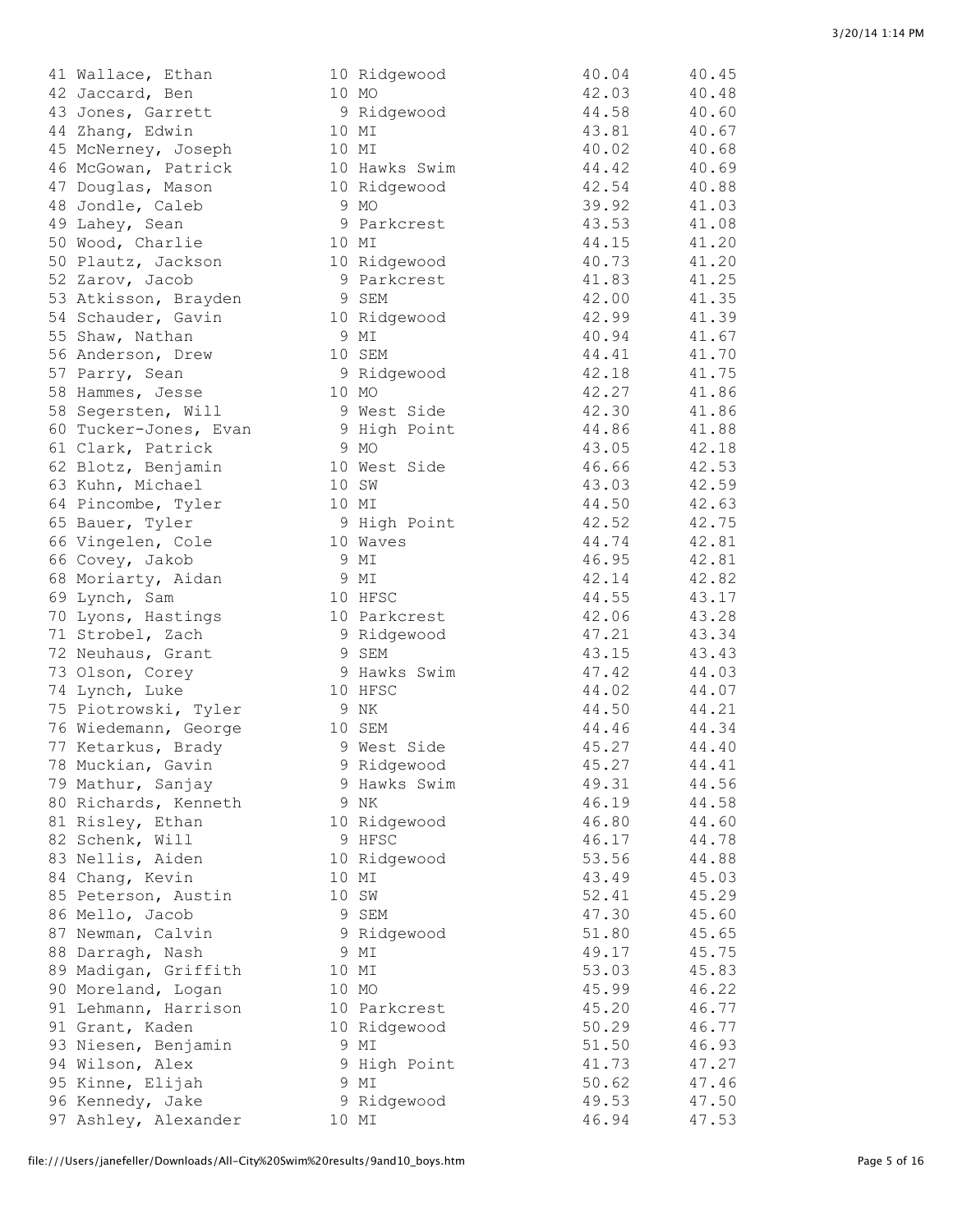| 98 Kimple, Ben        | 9 SW          | 47.10   | 47.82   |
|-----------------------|---------------|---------|---------|
| 99 Knight, Tommy      | 10 HFSC       | 47.89   | 47.87   |
| 100 Brown, Owen       | 9 Ridgewood   | 50.63   | 48.40   |
| 101 Crowley, Jack     | 10 SEM        | 45.72   | 48.91   |
| 102 Lee, John         | 10 Waves      | 50.77   | 49.16   |
| 103 Weibel, Guy       | 10 Parkcrest  | 48.65   | 49.34   |
| 104 Coleman, Jesse    | 9 West Side   | 56.00   | 49.47   |
| 105 Evert, Caleb      | 9 Ridgewood   | 49.47   | 49.65   |
| 106 Clark, Anders     | 10 High Point | 49.42   | 49.71   |
| 107 Kittelson, Jack   | 9 Ridgewood   | 48.20   | 50.22   |
| 108 Zeimentz, Michael | 10 MI         | 56.68   | 50.33   |
| 109 Cui, Anthony      | 9 Hawks Swim  | 48.39   | 50.48   |
| 110 Carey, Samuel     | 9 MI          | 58.57   | 50.57   |
| 111 Moll, Cameron     | 10 Ridgewood  | 1:00.10 | 50.89   |
| 112 Pruski, Henry     | 10 Waves      | 54.22   | 50.91   |
| 113 Burmeister, Evan  | 9 Ridgewood   | 54.88   | 51.02   |
| 114 Maes, Dylan       | 9 SW          | 53.90   | 51.22   |
| 115 Fernandez, Emilio | 9 HFSC        | 49.73   | 51.58   |
| 116 Peppard, Aidan    | 10 HFSC       | 45.29   | 52.06   |
| 117 Finnemore, Max    | 9 MI          | 59.76   | 52.14   |
| 118 Hardy, Davis      | 10 Parkcrest  | 1:01.16 | 54.47   |
| 119 Theado, Alex      | 9 Ridgewood   | 55.59   | 54.49   |
| 120 Yethiraj, Rohan   | 9 SW          | 54.85   | 54.72   |
| 121 Daley, Michael    | 9 HFSC        | 1:00.38 | 55.11   |
| 122 Welsing, Brett    | 9 Hawks Swim  | 1:00.68 | 55.19   |
| 123 Hoffmann, Gavin   | 9 MI          | 56.66   | 55.26   |
| 124 Noguera, Michael  | 10 SW         | 56.79   | 55.67   |
|                       | 10 SW         | 56.74   | 55.97   |
| 125 Buencamino, Ryan  | 10 Waves      | 1:00.01 |         |
| 126 Cunningham, Sean  |               |         | 56.53   |
| 127 Forcier, Noah     | 10 MO         | 52.23   | 56.79   |
| 128 Locher, Matthew   | 9 SW          | 58.61   | 59.23   |
| 129 Dunn, Trevor      | 9 Ridgewood   | 1:05.52 | 59.28   |
| 130 Prosser, CJ       | 9 High Point  | 57.93   | 59.40   |
| 131 Keogh, Conor      | 9 SEM         | 1:01.98 | 1:00.39 |
| 132 Borns, Jordan     | 9 HFSC        | 1:00.57 | 1:03.12 |
| 133 Sullivan, Nolan   | 9 Ridgewood   | 1:06.67 | 1:03.79 |
| 134 Kijowksi, Matthew | 10 Hawks Swim | 1:09.42 | 1:10.17 |
| 135 Smith, Phileas    | 9 MI          | 1:24.48 | 1:19.02 |
| 136 Bottoms, Liam     | 9 SW          | 1:24.47 | 1:19.29 |
| -- Vanderloo, Carter  | 9 High Point  | 49.86   | DQ      |
| No touch on turn      |               |         |         |
| -- Montgomery, Cole   | 9 Ridgewood   | 48.11   | DQ      |
| False start           |               |         |         |
| -- Kratochwill, Evan  | 9 MI          | 52.39   | DQ      |
| Pulling on lane line  |               |         |         |
| -- Puent, Jackson     | 9 SEM         | 52.30   | DQ      |
| No touch on turn      |               |         |         |
| -- Guido, Max         | 9 SW          | 59.89   | ΝS      |
| -- Schneider, Alec    | 9 High Point  | 48.12   | ΝS      |

### **Event 24 Boys 9-10 50 SC Meter Backstroke**

=============================================================================== All City-M: ! 35.31 2008 Preston Vesely - Ridgewood All City-Y: 34.33 2012 Will Wowk - Hawks Landing Pool Meters: # 35.54 2010 Michael Draves, Middleton Name Age Team Prelims Finals Points ===============================================================================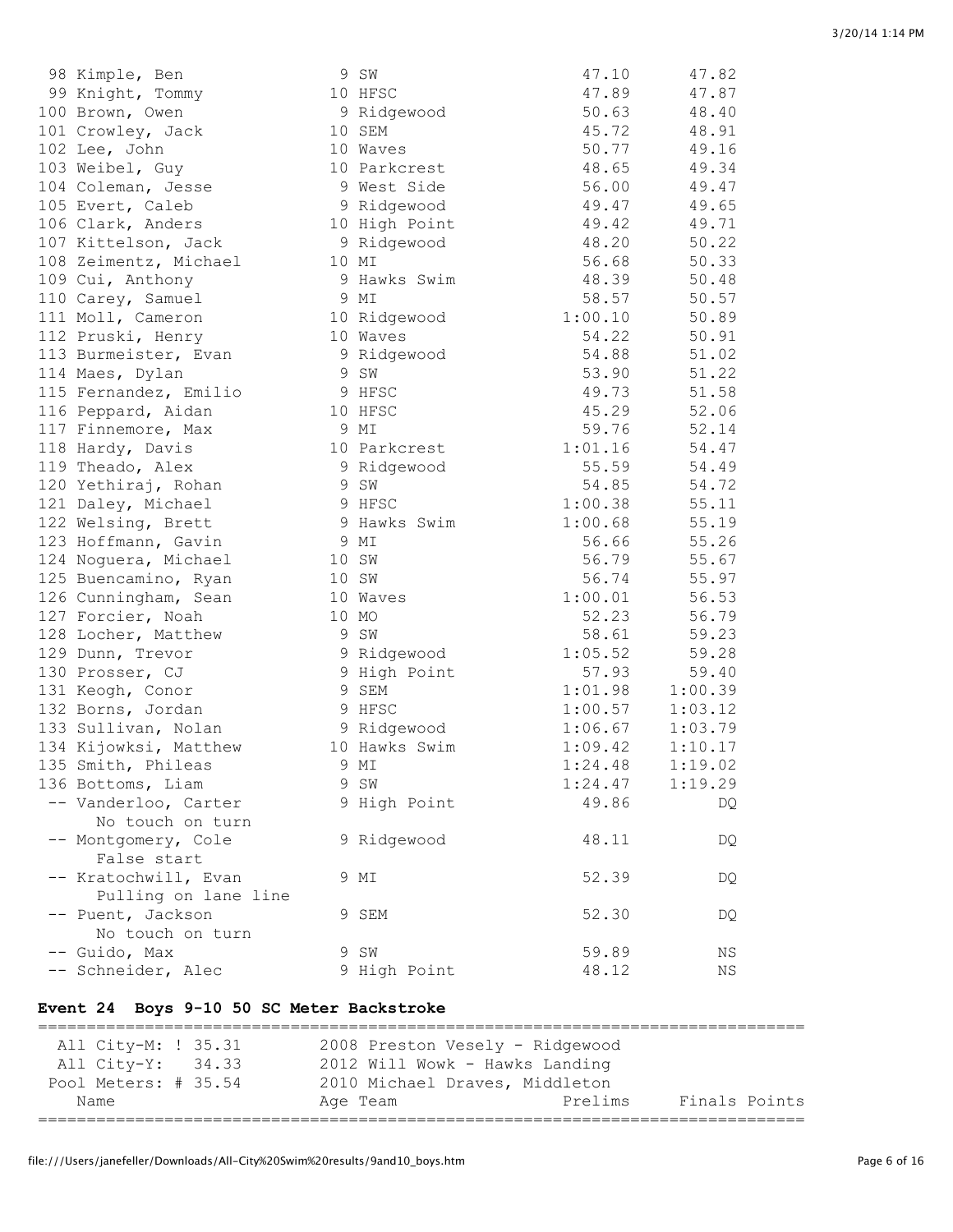| A - Final            |               |       |       |    |
|----------------------|---------------|-------|-------|----|
| 1 Marcus, Flynn      | 10 SW         | 41.89 | 39.98 | 20 |
| 2 Finnell, Dane      | 10 SEM        | 41.47 | 41.95 | 17 |
| 3 Arndt, Ethan       | 10 MBCC       | 41.11 | 42.12 | 16 |
| 4 Simon, Justin      | 10 Ridgewood  | 42.19 | 42.80 | 15 |
| 5 Korb, Chase        | 10 MBCC       | 42.31 | 42.89 | 14 |
| 6 Jensen, Jake       | 10 Ridgewood  | 42.67 | 43.15 | 13 |
| 7 Cranley, Joe       | 10 SW         | 42.33 | 44.64 | 12 |
| 8 Wellnitz, Benjamin | 9 SEM         | 42.63 | 44.82 | 11 |
| $B - Final$          |               |       |       |    |
| 9 McCartney, Maxwell | 9 Ridgewood   | 47.11 | 44.52 | 9  |
| 10 Cranley, Aidan    | 10 SW         | 42.79 | 44.79 | 7  |
| 11 Senke, Colin      | 9 MO          | 45.77 | 45.23 | 6  |
| 12 Petersen, Davis   | 9 Hawks Swim  | 45.43 | 45.68 | 5  |
| 13 Still, Sam        | 10 NK         | 45.30 | 45.85 | 4  |
| 14 Murray, Jack      | 10 High Point | 46.39 | 46.12 | 3  |
| 15 Renfert, Koby     | 9 High Point  | 45.85 | 47.21 | 2  |
| 16 Sweitzer, Cole    | 9 SW          | 46.70 | 49.46 | 1  |

### **Event 24 Boys 9-10 50 SC Meter Backstroke**

| All City-M: ! 35.31<br>All City-Y: 34.33 2012 Will Wowk - Hawks Landing<br>Pool Meters: # 35.54 2010 Michael Draves, Middleton |      | 2008 Preston Vesely - Ridgewood |             |              |
|--------------------------------------------------------------------------------------------------------------------------------|------|---------------------------------|-------------|--------------|
| Name<br>Age Team                                                                                                               |      |                                 |             | Seed Prelims |
|                                                                                                                                |      |                                 |             |              |
| Preliminaries                                                                                                                  |      |                                 |             |              |
| 1 Arndt, Ethan                                                                                                                 |      | 10 MBCC                         | 42.16       | 41.11        |
| 2 Finnell, Dane                                                                                                                |      | 10 SEM                          | 41.51       | 41.47        |
| 3 Marcus, Flynn                                                                                                                |      | 10 SW                           |             | 42.45 41.89  |
| 4 Simon, Justin                                                                                                                |      | 10 Ridgewood                    | 43.54 42.19 |              |
| 5 Korb, Chase<br>10 MBCC                                                                                                       |      |                                 | 43.38 42.31 |              |
| 6 Cranley, Joe                                                                                                                 |      | 10 SW                           |             | 42.88 42.33  |
| 7 Wellnitz, Benjamin 9 SEM                                                                                                     |      |                                 |             | 45.08 42.63  |
| 8 Jensen, Jake                                                                                                                 |      | 10 Ridgewood                    |             | 43.04 42.67  |
|                                                                                                                                |      |                                 |             |              |
| 9 Cranley, Aidan<br>10 SW                                                                                                      |      |                                 |             | 45.84 42.79  |
| 10 Still, Sam<br>10 NK                                                                                                         |      |                                 | 45.58 45.30 |              |
| 11 Petersen, Davis 9 Hawks Swim                                                                                                |      |                                 | 45.50 45.43 |              |
| 12 Senke, Colin                                                                                                                | 9 MO |                                 | 46.76 45.77 |              |
| 13 Renfert, Koby 3 9 High Point 48.02 45.85                                                                                    |      |                                 |             |              |
| 14 Murray, Jack                                                                                                                |      | 10 High Point<br>44.97 46.39    |             |              |
| 15 Sweitzer, Cole                                                                                                              |      | 9 SW                            |             | 51.02 46.70  |
| 16 McCartney, Maxwell                                                                                                          |      | 9 Ridgewood                     |             | 46.42 47.11  |
|                                                                                                                                |      |                                 |             |              |
| 17 Belgiano, Trey 10 High Point                                                                                                |      |                                 |             | 54.38 47.80  |
| 18 Stark, Kellen                                                                                                               |      | 9 HFSC                          | 48.34       | 47.84        |
|                                                                                                                                |      |                                 |             |              |
| 19 Chester, Owen                                                                                                               |      | 9 Ridgewood                     | 49.27       | 48.20        |
| 20 Jimenez, Isandro                                                                                                            |      | 10 SW                           | 49.48       | 48.30        |
| 21 Jaccard, Ben                                                                                                                |      | 10 MO                           | 46.15       | 48.34        |
| 22 Zuver, Connor                                                                                                               |      | 9 Parkcrest                     | 45.85       | 48.51        |
| 23 Lundal, Cooper                                                                                                              |      | 10 Hawks Swim                   | 48.88       | 48.52        |
| 24 Wichern, Jackson                                                                                                            |      | 9 SEM                           | 49.05       | 48.61        |
| 25 Hoppe, Garrett                                                                                                              |      |                                 | 48.79       | 48.79        |
| 26 Jakel, Noah                                                                                                                 |      | 9 Ridgewood<br>9 MBCC           | 53.62       | 49.03        |
| 27 Scocos, Andreas                                                                                                             |      | 10 SEM                          | 54.44       | 49.40        |
|                                                                                                                                |      |                                 |             |              |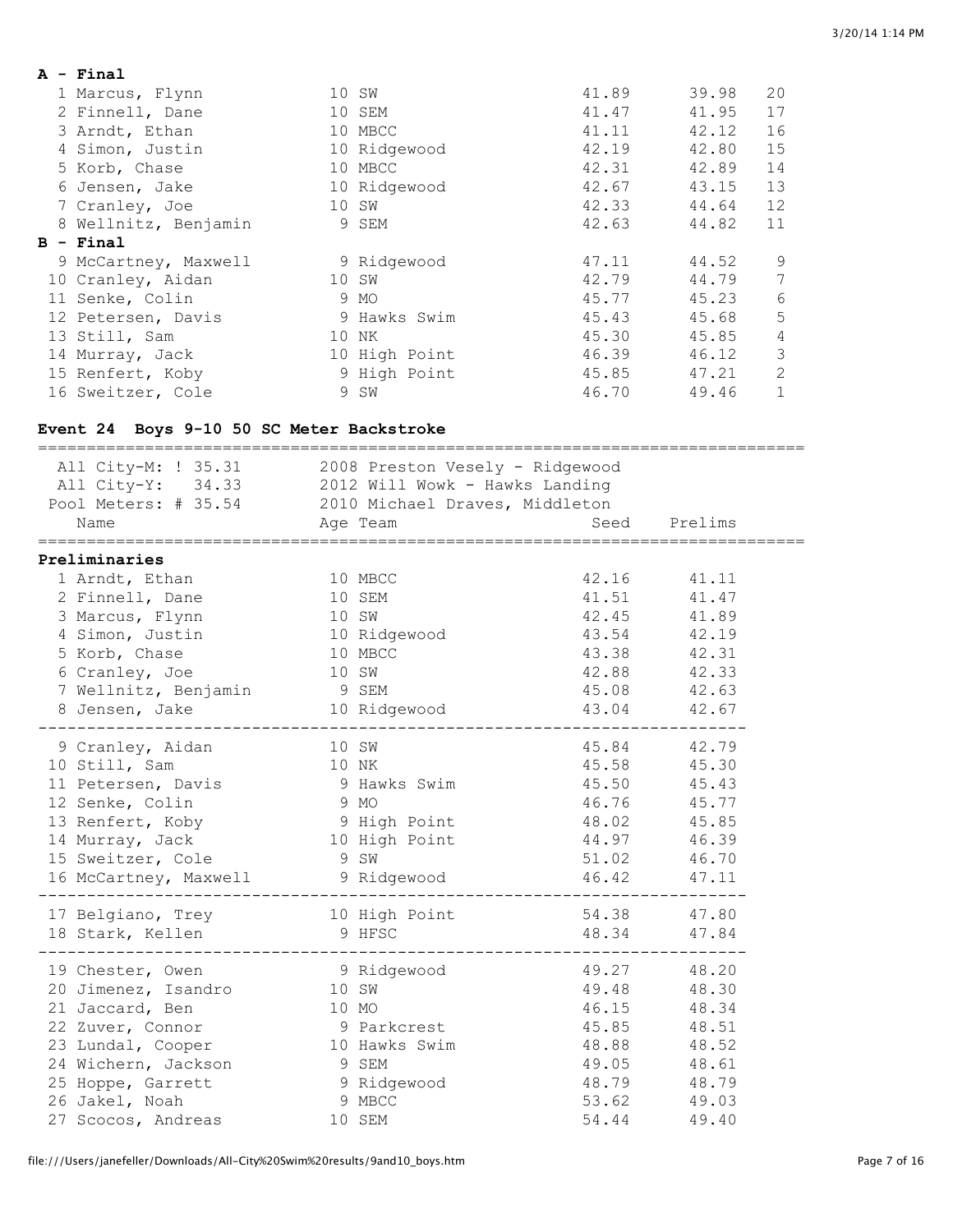| 28 Irigoyen, Sebastian                      | 9 HFSC                     | 49.85          | 49.41   |
|---------------------------------------------|----------------------------|----------------|---------|
| 29 Plautz, Jackson                          | 10 Ridgewood               | 48.14          | 49.68   |
| 30 Jensen, Christian                        | 10 High Point              | 50.83          | 49.74   |
| 31 Bell, Jack                               | 9 Parkcrest                | 48.82          | 50.11   |
| 32 Mello, Jacob                             | 9 SEM                      | 54.32          | 50.52   |
| 33 Hammes, Jesse                            | 10 MO                      | 49.90          | 50.60   |
| 34 Segersten, Will                          | 9 West Side                | 53.78          | 51.03   |
| 35 Pincombe, Tyler                          | 10 MI                      | 55.06          | 51.60   |
| 36 Atkisson, Brayden                        | 9 SEM                      | 50.18          | 51.73   |
| 37 Lehmann, Harrison                        | 10 Parkcrest               | 50.89          | 52.05   |
| 38 McNerney, Joseph                         | 10 MI                      | 49.78          | 53.49   |
| 39 Wilson, Alex                             | 9 High Point               | 51.06          | 53.58   |
| 40 Pruski, Henry                            | 10 Waves                   | 54.02          | 54.04   |
| 41 Starr, Alexander                         | 10 MI                      | 59.43          | 54.22   |
| 42 Joshi, Akshay                            | 10 SEM                     | 1:01.80        | 54.69   |
| 43 McEllistrem, Gavin                       | 9 Hawks Swim               | 54.10          | 54.88   |
| 44 Clark, Patrick                           | 9 MO                       | 55.46          | 54.91   |
| 45 Covey, Jakob                             | 9 MI                       | 56.20          | 55.43   |
| 46 McGowan, Patrick                         | 10 Hawks Swim              | 53.22          | 55.57   |
| 46 Go, Michael                              | 10 High Point              | 52.10          | 55.57   |
| 48 Vingelen, Cole                           | 10 Waves                   | 57.41          | 56.12   |
| 49 Risley, Ethan                            | 10 Ridgewood               | 1:01.41        | 56.19   |
| 50 Moriarty, Aidan                          | 9 MI                       | 1:00.50        | 56.54   |
| 51 Richards, Kenneth                        | 9 NK                       | 55.61          | 56.83   |
| 52 Wallace, Ethan                           | 10 Ridgewood               | 53.65          | 57.60   |
| 53 Lee, John                                | 10 Waves                   | 1:00.49        | 58.02   |
| 54 Thompson, Alec                           | 10 Ridgewood               | 57.09          | 58.03   |
| 55 Ashley, Alexander                        | 10 MI                      | 58.21          | 58.28   |
| 56 Fernandez, Emilio                        | 9 HFSC                     | 58.65          | 58.90   |
|                                             | 9 West Side                | 58.42          | 58.96   |
| 57 Ketarkus, Brady                          | 10 MI                      | 1:05.40        | 59.69   |
| 58 Wood, Charlie                            |                            | 55.61          |         |
| 59 Vanderloo, Carter<br>60 Burmeister, Evan | 9 High Point               | 1:06.84        | 59.70   |
|                                             | 9 Ridgewood<br>9 Ridgewood |                | 59.84   |
| 61 Montgomery, Cole                         |                            | 1:06.25        | 1:00.01 |
| 62 Muckian, Gavin                           | 9 Ridgewood                | 58.41<br>58.47 | 1:00.74 |
| 63 Newman, Calvin                           | 9 Ridgewood<br>9 MI        |                | 1:01.25 |
| 64 Carey, Samuel                            |                            | 1:06.25        | 1:03.01 |
| 65 Grant, Kaden                             | 10 Ridgewood               | 1:09.30        | 1:03.03 |
| 66 Theado, Alex                             | 9 Ridgewood                | 1:07.43        | 1:04.93 |
| 67 Morrison, Liam                           | 10 Waves                   | NT             | 1:05.17 |
| 68 Niesen, Benjamin                         | 9 MI                       | 1:05.74        | 1:05.78 |
| 69 Buencamino, Ryan                         | 10 SW                      | 1:02.36        | 1:07.55 |
| 70 Budzinski, Andrew                        | 9 MI                       | 1:14.14        | 1:08.23 |
| 71 Borns, Jordan                            | 9 HFSC                     | 1:05.53        | 1:09.67 |
| 72 Streicher, Aiden                         | 10 HFSC                    | 1:13.31        | 1:16.22 |
| 73 Kijowksi, Matthew                        | 10 Hawks Swim              | 1:21.01        | 1:24.26 |
| 74 Bottoms, Liam                            | 9 SW                       | 1:42.72        | 1:39.19 |
| -- Guilbault, Jacob                         | 9 SW                       | 1:00.48        | DQ.     |
| Shoulders past vertical toward breast       |                            |                |         |
| -- Guido, Max                               | 9 SW                       | 1:20.19        | ΝS      |

### **Event 34 Boys 9-10 100 SC Meter IM**

=============================================================================== All City-M: ! 1:15.38 2010 Michael Draves - Middleton All City-Y: 1:12.03 1977 Glenn Messner - Nakoma Pool Meters: # 1:17.29 2010 Michael Draves, Middleton Name Age Team Prelims Finals Points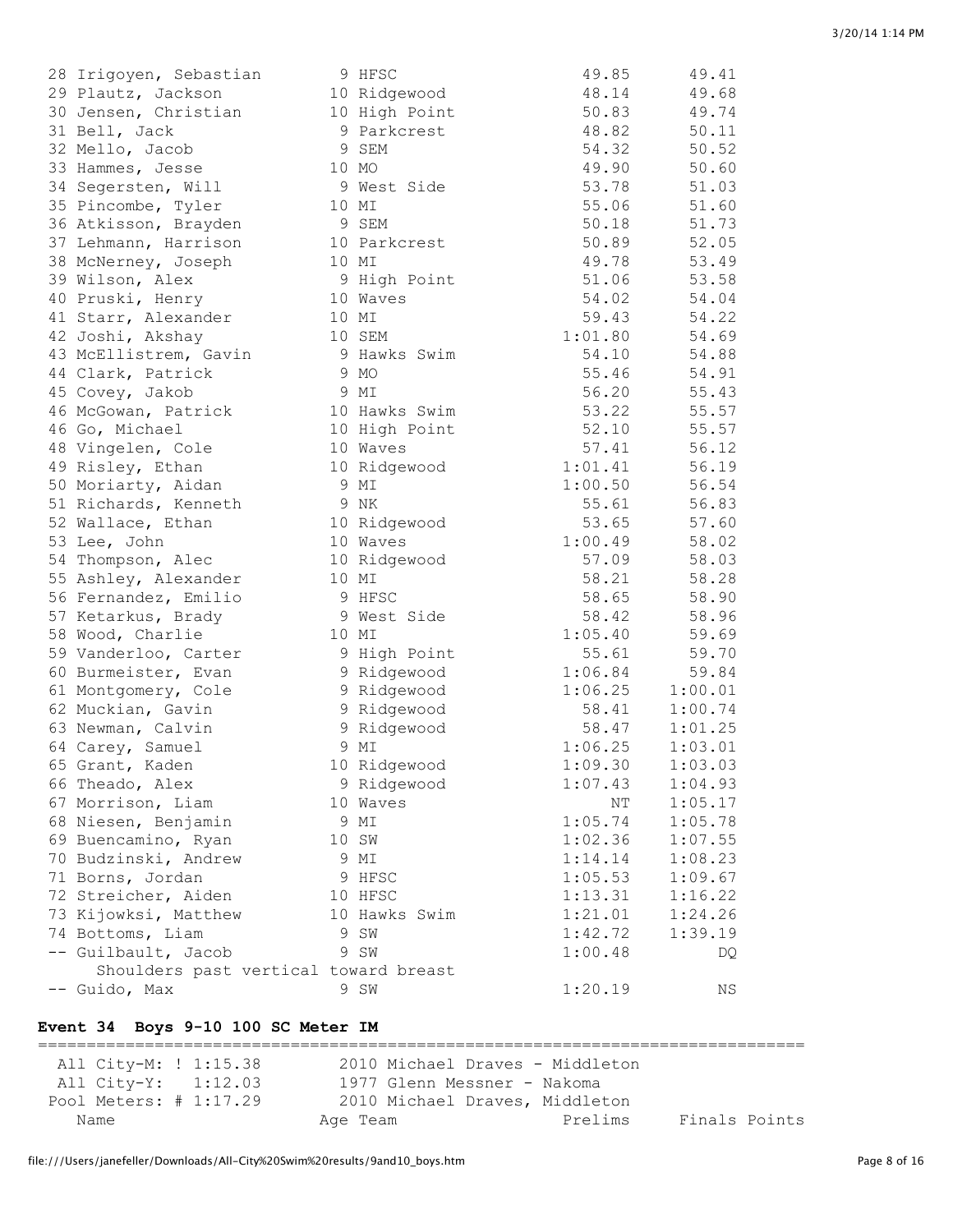| $A - Final$           |       |               |         |         |                 |
|-----------------------|-------|---------------|---------|---------|-----------------|
| 1 Lamers, Nathan      |       | 10 MI         | 1:24.30 | 1:23.20 | 20              |
| 2 Chen, Edward        |       | 10 Parkcrest  | 1:28.83 | 1:28.70 | 17              |
| 3 Kettner, Cole       |       | 9 MBCC        | 1:28.99 | 1:29.68 | 16              |
| 4 Richmond, Nathaniel |       | 9 SW          | 1:31.24 | 1:30.22 | 15              |
| 5 Muckian, Aidan      |       | 10 Ridgewood  | 1:29.07 | 1:30.77 | 14              |
| 6 Kaldor, Simon       |       | 10 Parkcrest  | 1:31.84 | 1:31.99 | 13              |
| 7 Berge, Venden       |       | 9 SW          | 1:32.01 | 1:32.08 | 12              |
| 8 Drake, Jesse        |       | 10 Ridgewood  | 1:32.77 | 1:33.80 | 11              |
|                       |       |               |         |         |                 |
| $B - Final$           |       |               |         |         |                 |
| 9 Korb, Chase         |       | 10 MBCC       | 1:33.17 | 1:33.39 | 9               |
| 10 Kaney, John        | 10 MI |               | 1:34.63 | 1:34.37 | 7               |
| 11 Marcus, Flynn      | 10 SW |               | 1:35.21 | 1:34.63 | $6\phantom{.}6$ |
| 12 Stitgen, Benjamin  |       | 9 SEM         | 1:37.49 | 1:36.05 | 5               |
| 13 Groth, Owen        | 10 MO |               | 1:34.34 | 1:36.41 | 4               |
| 14 Squire, Ian        |       | 10 High Point | 1:34.39 | 1:37.16 | 3               |
| 15 Wellnitz, Benjamin |       | 9 SEM         | 1:37.28 | 1:38.20 | 2               |

===============================================================================

### **Event 34 Boys 9-10 100 SC Meter IM**

| All City-M: ! 1:15.38 2010 Michael Draves - Middleton<br>All City-Y: 1:12.03 1977 Glenn Messner - Nakoma<br>Pool Meters: # 1:17.29 2010 Michael Draves, Middleton |                              |                        |         |
|-------------------------------------------------------------------------------------------------------------------------------------------------------------------|------------------------------|------------------------|---------|
| Name                                                                                                                                                              | Age Team                     | <b>Seed</b>            | Prelims |
| ==================                                                                                                                                                |                              |                        |         |
| Preliminaries                                                                                                                                                     |                              |                        |         |
| 1 Lamers, Nathan                                                                                                                                                  | 10 MI                        | 1:26.27                | 1:24.30 |
| 2 Chen, Edward                                                                                                                                                    | 10 Parkcrest                 | 1:32.23                | 1:28.83 |
| 3 Kettner, Cole                                                                                                                                                   | 9 MBCC                       | 1:30.75                | 1:28.99 |
| 4 Muckian, Aidan 10 Ridgewood                                                                                                                                     |                              | 1:32.54                | 1:29.07 |
| 5 Richmond, Nathaniel 9 SW                                                                                                                                        |                              | 1:32.45                | 1:31.24 |
| 6 Kaldor, Simon                                                                                                                                                   | 10 Parkcrest                 |                        | 1:31.84 |
| 7 Berge, Venden                                                                                                                                                   | 9 SW                         | $1:34.93$<br>$1:33.00$ | 1:32.01 |
| 8 Drake, Jesse                                                                                                                                                    | 10 Ridgewood                 | 1:37.80                | 1:32.77 |
|                                                                                                                                                                   | -------------                |                        |         |
| 9 Korb, Chase                                                                                                                                                     | 10 MBCC                      | 1:36.92                | 1:33.17 |
| 10 Groth, Owen                                                                                                                                                    | 10 MO                        | 1:39.96                | 1:34.34 |
| 11 Squire, Ian                                                                                                                                                    | 10 High Point 1:39.25        |                        | 1:34.39 |
| 12 Kaney, John                                                                                                                                                    | 10 MI                        | 1:34.36                | 1:34.63 |
| 13 Marcus, Flynn                                                                                                                                                  | 10 SW                        | 1:35.55                | 1:35.21 |
| 14 Wheeler, Matthew                                                                                                                                               | 9 SEM                        | 1:41.80                | 1:37.20 |
| 15 Wellnitz, Benjamin                                                                                                                                             | 9 SEM                        | 1:33.46                | 1:37.28 |
| 16 Stitgen, Benjamin 9 SEM                                                                                                                                        |                              | 1:40.21                | 1:37.49 |
|                                                                                                                                                                   |                              |                        |         |
| 17 Renfert, Koby                                                                                                                                                  | 9 High Point 1:39.73 1:38.06 |                        |         |
| 18 Gutknecht, Will                                                                                                                                                | 10 HFSC                      | 1:40.13                | 1:39.91 |
|                                                                                                                                                                   |                              |                        |         |
| 19 Stadler, James                                                                                                                                                 | 9 HFSC                       | $1:48.26$ $1:40.03$    |         |
| 20 Lahey, Ryan                                                                                                                                                    | 9 Parkcrest                  | 1:41.53                | 1:40.06 |
| 21 Barrett, Tommy 10 Ridgewood 1:46.45 1:41.47                                                                                                                    |                              |                        |         |
| 22 Garrett, Owen                                                                                                                                                  | 9 MO                         | 1:41.48                | 1:42.86 |
| 23 Keenan, Colin                                                                                                                                                  | 9 High Point 1:46.24         |                        | 1:43.23 |
| 24 Bedford, Ike                                                                                                                                                   | 10 HFSC                      | 1:43.41                | 1:43.91 |
| 25 Chester, Owen                                                                                                                                                  | 9 Ridgewood                  | 1:49.37                | 1:44.11 |
| 26 Lundal, Cooper                                                                                                                                                 | 10 Hawks Swim                | 1:43.92                | 1:44.20 |
|                                                                                                                                                                   |                              |                        |         |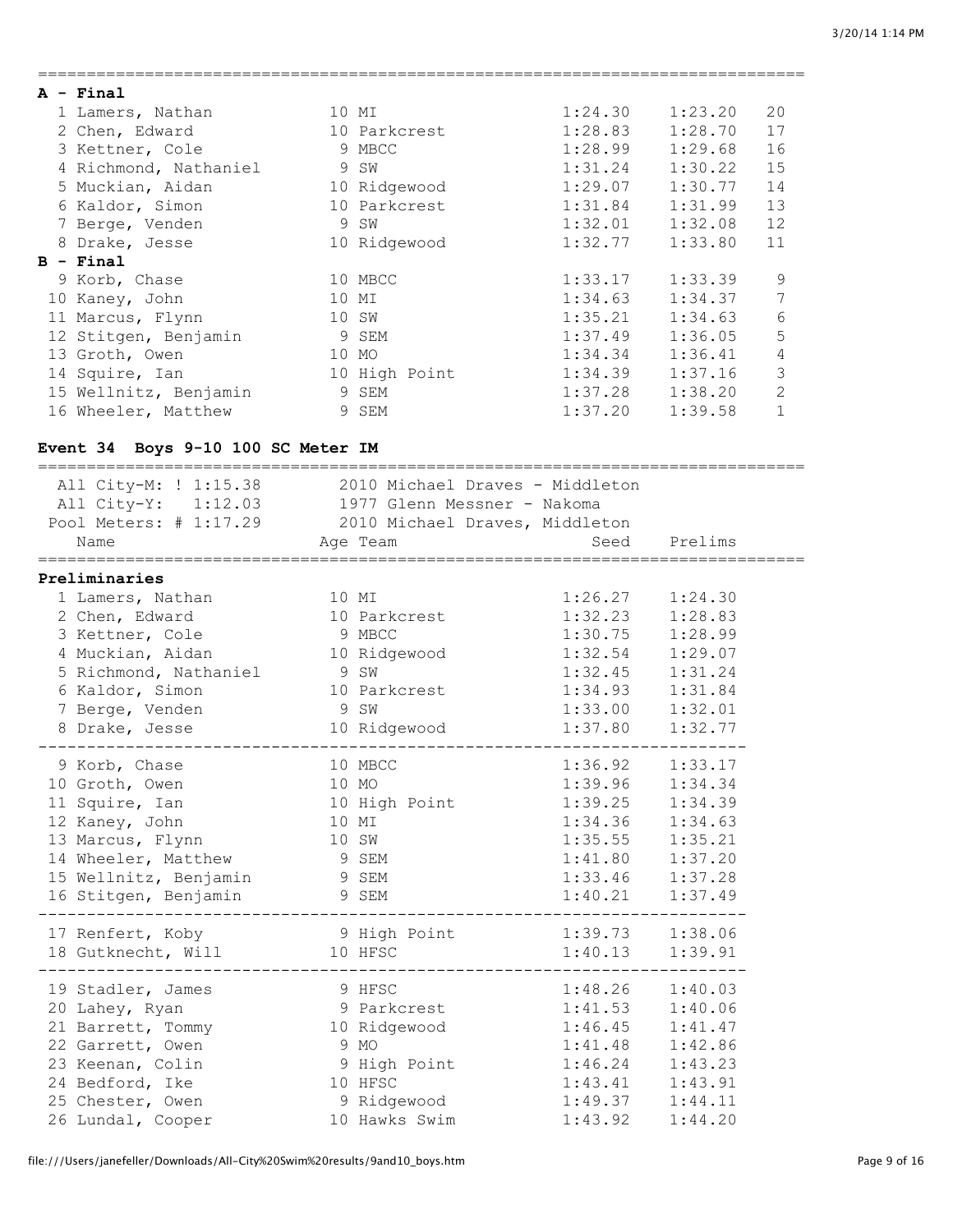| 27 Wichern, Jackson                                | 9 SEM                 | $1:37.24$ $1:44.29$ |         |
|----------------------------------------------------|-----------------------|---------------------|---------|
| 28 Dresang, Aidan 1:52.74 1:44.78                  |                       |                     |         |
| 29 Ketarkus, Cameron 10 West Side                  |                       | $1:50.32$ $1:45.26$ |         |
| 30 Petersen, Davis 30 Hawks Swim 1:47.99 1:45.47   |                       |                     |         |
| 31 Omohundro, Charlie 10 West Side 1:52.69 1:46.01 |                       |                     |         |
| 32 Jaeger, Christian 10 MO                         |                       | $1:58.86$ $1:47.61$ |         |
| 33 Belgiano, Trey                                  | 10 High Point 1:58.32 |                     | 1:50.68 |
| 34 Hackworthy, James 10 SW                         |                       | $2:03.71$ $1:51.18$ |         |
| 35 Hallick, Ethan 9 MI                             |                       | 1:50.46             | 1:55.46 |
| 36 Nellis, Aiden 10 Ridgewood                      |                       | $2:04.29$ $1:58.78$ |         |
| 37 Olson, Corey 3 Hawks Swim 2:18.25 1:59.56       |                       |                     |         |
| 38 Zhang, Edwin 10 MI                              |                       | $1:55.27$ $2:03.44$ |         |
| 39 Kuzma, Eli                                      | 9 MO                  | $2:30.40$ $2:10.29$ |         |
| 40 Joshi, Akshay 10 SEM                            |                       | $2:19.00$ $2:11.59$ |         |
| -- Schaak, Joseph 10 NK                            |                       | $1:50.61$ DQ        |         |
| Scissors kick - breast                             |                       |                     |         |
| -- Streicher, Aiden 10 HFSC                        |                       | NΤ                  | DQ.     |
| Alternating Kick - fly                             |                       |                     |         |
| -- Hoffman, Aidan 9 Waves                          |                       | 2:27.23             | DQ.     |
| Alternating Kick - fly                             |                       |                     |         |
| -- Loetscher, Samuel 10 MBCC                       |                       | 1:42.21             | DQ      |
| False start - Misc                                 |                       |                     |         |
| -- Evert, Caleb 9 Ridgewood                        |                       | 2:14.38             | DQ      |
| Arms underwater recovery - fly                     |                       |                     |         |

### **Event 44 Boys 9-10 50 SC Meter Breaststroke**

| All City-M: ! 38.07<br>All City-Y: 36.43<br>Pool Meters: # 38.08<br>Name | 2011 Gennarino Conzemius- Ridgewood<br>1996 Chris Miedaner - Parkcrest<br>2005 Jesse O'Keefe, Hill Farm<br>Age Team | Prelims Finals Points |       |                |
|--------------------------------------------------------------------------|---------------------------------------------------------------------------------------------------------------------|-----------------------|-------|----------------|
| A - Final                                                                |                                                                                                                     |                       |       |                |
| 1 Kaldor, Simon                                                          | 10 Parkcrest                                                                                                        | 45.18 45.18           |       | 20             |
| 2 Kettner, Cole                                                          | 9 MBCC                                                                                                              | 46.44                 | 45.37 | 17             |
| 3 Maas, Dieder                                                           | 10 SW                                                                                                               | 47.00 45.96           |       | 16             |
| 4 Carney, Jacob                                                          | 10 Hawks Swim                                                                                                       | 46.64 46.16           |       | 15             |
| 5 Jones, Garrett                                                         | 9 Ridgewood                                                                                                         | 47.29 46.70           |       | 14             |
| 6 Marcin, Sam                                                            | 10 West Side                                                                                                        | 47.06 46.92           |       | 13             |
| 7 Siemering, Henrik                                                      | 9 HFSC                                                                                                              | 46.86 47.32           |       | 12             |
| 8 Huie, Devin                                                            | 10 West Side                                                                                                        | 47.49                 | 47.70 | 11             |
| $B - Final$                                                              |                                                                                                                     |                       |       |                |
| 9 Muckian, Aidan                                                         | 10 Ridgewood                                                                                                        | 47.54                 | 46.70 | 9              |
| 10 Lahey, Ryan                                                           | 9 Parkcrest                                                                                                         | 48.45                 | 47.77 | 7              |
| 11 Hoppe, Garrett                                                        | 9 Ridgewood                                                                                                         | 48.34                 | 48.72 | 6              |
| 12 Richmond, Nathaniel                                                   | 9 SW                                                                                                                | 47.99                 | 49.09 | 5              |
| 13 Still, Sam                                                            | 10 NK                                                                                                               | 48.85                 | 49.20 | 4              |
| 14 Squire, Ian                                                           | 10 High Point                                                                                                       | 49.06 50.12           |       | 3              |
| 15 Rodriguez, Francisco                                                  | 10 Waves                                                                                                            | 50.39                 | 50.92 | $\overline{c}$ |
| 16 Drake, Jesse                                                          | 10 Ridgewood                                                                                                        | 48.52 51.08           |       | $\mathbf{1}$   |

### **Event 44 Boys 9-10 50 SC Meter Breaststroke**

=============================================================================== All City-M: ! 38.07 2011 Gennarino Conzemius- Ridgewood<br>All City-Y: 36.43 1996 Chris Miedaner - Parkcrest 1996 Chris Miedaner - Parkcrest Pool Meters: # 38.08 2005 Jesse O'Keefe, Hill Farm Name Reserve Age Team Seed Prelims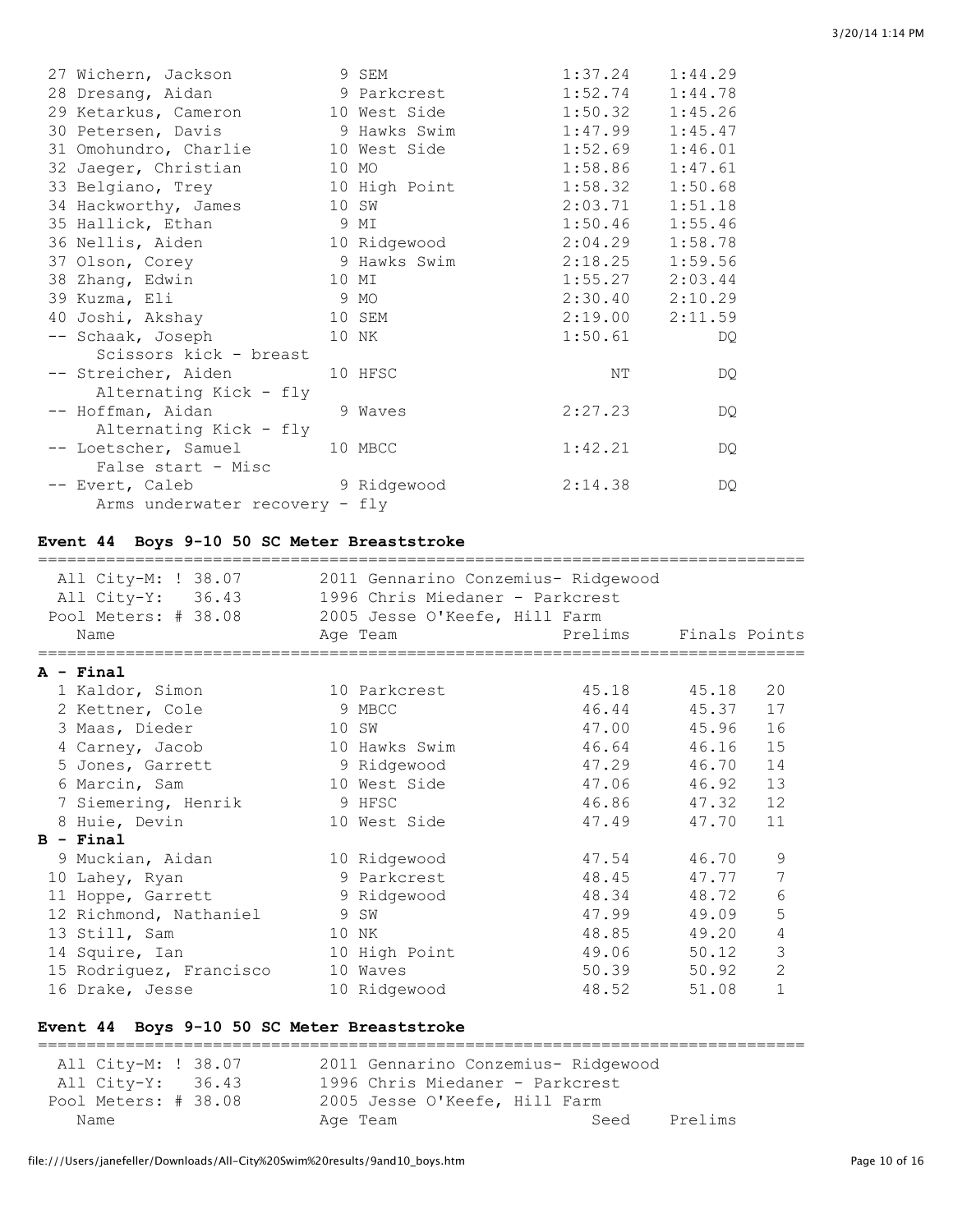| Preliminaries |                                                                                                                                                |      |                                                                                                                                                                                                                                         |                                                 |                               |
|---------------|------------------------------------------------------------------------------------------------------------------------------------------------|------|-----------------------------------------------------------------------------------------------------------------------------------------------------------------------------------------------------------------------------------------|-------------------------------------------------|-------------------------------|
|               | 1 Kaldor, Simon                                                                                                                                |      | 10 Parkcrest                                                                                                                                                                                                                            | 45.53 45.18                                     |                               |
|               | 2 Kettner, Cole                                                                                                                                |      | 9 MBCC                                                                                                                                                                                                                                  | 47.59                                           | 46.44                         |
|               | 3 Carney, Jacob                                                                                                                                |      | 10 Hawks Swim                                                                                                                                                                                                                           | 47.21                                           | 46.64                         |
|               | 4 Siemering, Henrik<br>5 Maas, Dieder<br>6 Marcin Sam                                                                                          |      | 9 HFSC                                                                                                                                                                                                                                  | $49.99$ $46.86$                                 |                               |
|               |                                                                                                                                                |      | 10 SW                                                                                                                                                                                                                                   | 46.09                                           | 47.00                         |
|               |                                                                                                                                                |      |                                                                                                                                                                                                                                         |                                                 | 47.06                         |
|               | 6 Marcin, Sam                                                                                                                                  |      | 10 West Side                                                                                                                                                                                                                            | 47.70                                           |                               |
|               |                                                                                                                                                |      |                                                                                                                                                                                                                                         | $\frac{1}{100}$ $\frac{1}{100}$ $\frac{1}{100}$ |                               |
|               | 7 Jones, Garrett<br>8 Huie, Devin 10 West Side<br>10 West Side                                                                                 |      |                                                                                                                                                                                                                                         | 46.98 47.49                                     |                               |
|               |                                                                                                                                                |      |                                                                                                                                                                                                                                         |                                                 |                               |
|               | 9 Muckian, Aidan<br>10 Richmond, Nathaniel 9 SW<br>11 Hoppe, Garrett 9 Ridgewood<br>12 Lahey, Ryan 9 Parkcrest<br>13 Drake. Jesse 10 Ridgewood |      |                                                                                                                                                                                                                                         | 47.66 47.54                                     |                               |
|               |                                                                                                                                                |      |                                                                                                                                                                                                                                         | 45.73 47.99                                     |                               |
|               |                                                                                                                                                |      |                                                                                                                                                                                                                                         |                                                 |                               |
|               |                                                                                                                                                |      |                                                                                                                                                                                                                                         |                                                 |                               |
|               |                                                                                                                                                |      |                                                                                                                                                                                                                                         |                                                 |                               |
|               | 14 Still, Sam                                                                                                                                  |      |                                                                                                                                                                                                                                         |                                                 |                               |
|               | 14 Still, Sam and the Minister of the Minister of the Minister of the Minister of the Minister of the Minister<br>15 Squire, Ian 10 High Point |      |                                                                                                                                                                                                                                         |                                                 |                               |
|               | 16 Rodriguez, Francisco 10 Waves                                                                                                               |      |                                                                                                                                                                                                                                         |                                                 |                               |
|               |                                                                                                                                                |      | 10 Richmond, Nathaniel 9 SW 45.73 47.99<br>11 Hoppe, Garrett 9 Ridgewood 47.92 48.34<br>12 Lahey, Ryan 9 Parkcrest 50.33 48.45<br>13 Drake, Jesse 10 Ridgewood 50.20 48.52<br>14 Still, Sam 10 NK 49.32 48.85<br>15 Squire, Ian 10 High |                                                 |                               |
|               | 17 Shaw, Nathan<br>9 MI                                                                                                                        |      |                                                                                                                                                                                                                                         | 53.05 50.96                                     |                               |
|               |                                                                                                                                                |      | 18 Bauer, Tyler 9 High Point 49.99 51.14                                                                                                                                                                                                |                                                 |                               |
|               |                                                                                                                                                |      |                                                                                                                                                                                                                                         |                                                 |                               |
|               | 19 Knight, Tommy 10 HFSC                                                                                                                       |      |                                                                                                                                                                                                                                         | 51.40 51.29                                     |                               |
|               | 20 Omohundro, Charlie 10 West Side<br>21 Vogel, Max 10 High Point                                                                              |      |                                                                                                                                                                                                                                         | 52.18 51.57                                     |                               |
|               |                                                                                                                                                |      |                                                                                                                                                                                                                                         | 52.32                                           | 51.63                         |
|               |                                                                                                                                                |      | 10 MI                                                                                                                                                                                                                                   | 52.70                                           | 52.13                         |
|               | 22 Hoferle, Peter<br>23 Lin, Blaise                                                                                                            | 9 MI |                                                                                                                                                                                                                                         | 54.34                                           | $52.51$<br>$52.82$<br>$53.27$ |
|               | 23 Lin, Blaise<br>24 Douglas, Mason 10 Ridgewood<br>25 Drosang Aidan 19 Parkcrest                                                              |      |                                                                                                                                                                                                                                         | 56.74                                           |                               |
|               |                                                                                                                                                |      |                                                                                                                                                                                                                                         | 55.34                                           |                               |
|               | 26 Lyons, Hastings                                                                                                                             |      | 10 Parkcrest                                                                                                                                                                                                                            | 56.11                                           | 53.35                         |
|               | 27 Moreland, Logan                                                                                                                             |      | 10 MO                                                                                                                                                                                                                                   | 52.82                                           | 53.42                         |
|               | 28 Barrett, Tommy                                                                                                                              |      | 10 Ridgewood                                                                                                                                                                                                                            | 52.33                                           | 54.19                         |
|               | 29 Jaeger, Christian                                                                                                                           |      | 10 MO                                                                                                                                                                                                                                   | 52.90                                           | 54.77                         |
|               | 30 Schaak, Joseph                                                                                                                              |      | 10 NK                                                                                                                                                                                                                                   | 54.65                                           |                               |
|               |                                                                                                                                                |      | 9 SW<br>9 Parkcrest<br>10 SEM                                                                                                                                                                                                           | 54.65<br>56.09 55.17<br>57.65 55.17<br>56.09    |                               |
|               | 31 Sweitzer, Cole                                                                                                                              |      |                                                                                                                                                                                                                                         |                                                 |                               |
|               | 31 Lahey, Sean                                                                                                                                 |      |                                                                                                                                                                                                                                         |                                                 |                               |
|               | 33 Anderson, Drew                                                                                                                              |      |                                                                                                                                                                                                                                         | 54.66                                           | 55.28                         |
|               | 34 Sebastian, Theo                                                                                                                             |      | 9 Ridgewood                                                                                                                                                                                                                             | 58.35                                           | 55.39                         |
|               | 35 Lynch, Sam                                                                                                                                  |      | 10 HFSC                                                                                                                                                                                                                                 | 56.01                                           | 55.43                         |
|               | 36 Weibel, Guy                                                                                                                                 |      | 10 Parkcrest                                                                                                                                                                                                                            | 58.75                                           | 55.64                         |
|               | 37 Schenk, Will                                                                                                                                |      | 9 HFSC                                                                                                                                                                                                                                  | 59.83                                           | 55.77                         |
|               | 38 Jerisha, Joshua                                                                                                                             |      | 9 SEM                                                                                                                                                                                                                                   | 54.41                                           | 55.90                         |
|               | 39 Brown, Owen                                                                                                                                 |      | 9 Ridgewood                                                                                                                                                                                                                             | 56.11                                           | 55.95                         |
|               | 40 Lynch, Luke                                                                                                                                 |      | 10 HFSC                                                                                                                                                                                                                                 | 58.33                                           | 55.96                         |
|               | 41 Schutte, Jack                                                                                                                               |      | 10 MI                                                                                                                                                                                                                                   | 59.51                                           | 56.16                         |
|               | 42 Wiedemann, George                                                                                                                           |      | 10 SEM                                                                                                                                                                                                                                  | 56.25                                           | 56.18                         |
|               | 43 Piotrowski, Tyler                                                                                                                           |      | 9 NK                                                                                                                                                                                                                                    | 59.42                                           | 57.09                         |
|               | 44 Mathur, Sanjay                                                                                                                              |      | 9 Hawks Swim                                                                                                                                                                                                                            | 1:00.25                                         | 57.53                         |
|               | 45 Bocsi, Marton                                                                                                                               |      | 10 HFSC                                                                                                                                                                                                                                 | 58.92                                           | 57.66                         |
|               | 46 Strobel, Zach                                                                                                                               |      | 9 Ridgewood                                                                                                                                                                                                                             | 59.19                                           | 58.04                         |
|               | 47 Kinne, Elijah                                                                                                                               |      | 9 MI                                                                                                                                                                                                                                    | 58.82                                           | 58.57                         |
|               | 48 Zeimentz, Michael                                                                                                                           |      | 10 MI                                                                                                                                                                                                                                   | 1:00.10                                         | 58.87                         |
|               |                                                                                                                                                |      |                                                                                                                                                                                                                                         |                                                 |                               |
|               | 49 Hoopes, Alex                                                                                                                                |      | 9 MBCC                                                                                                                                                                                                                                  | 1:02.16                                         | 59.08                         |
|               | 50 Hall, Eric                                                                                                                                  |      | 10 SEM                                                                                                                                                                                                                                  | 1:01.58                                         | 59.79                         |
|               | 51 Dunn, Trevor                                                                                                                                |      | 9 Ridgewood                                                                                                                                                                                                                             | 1:01.45                                         | 59.86                         |
|               | 52 Forcier, Noah                                                                                                                               |      | 10 MO                                                                                                                                                                                                                                   | 1:01.47                                         | 59.90                         |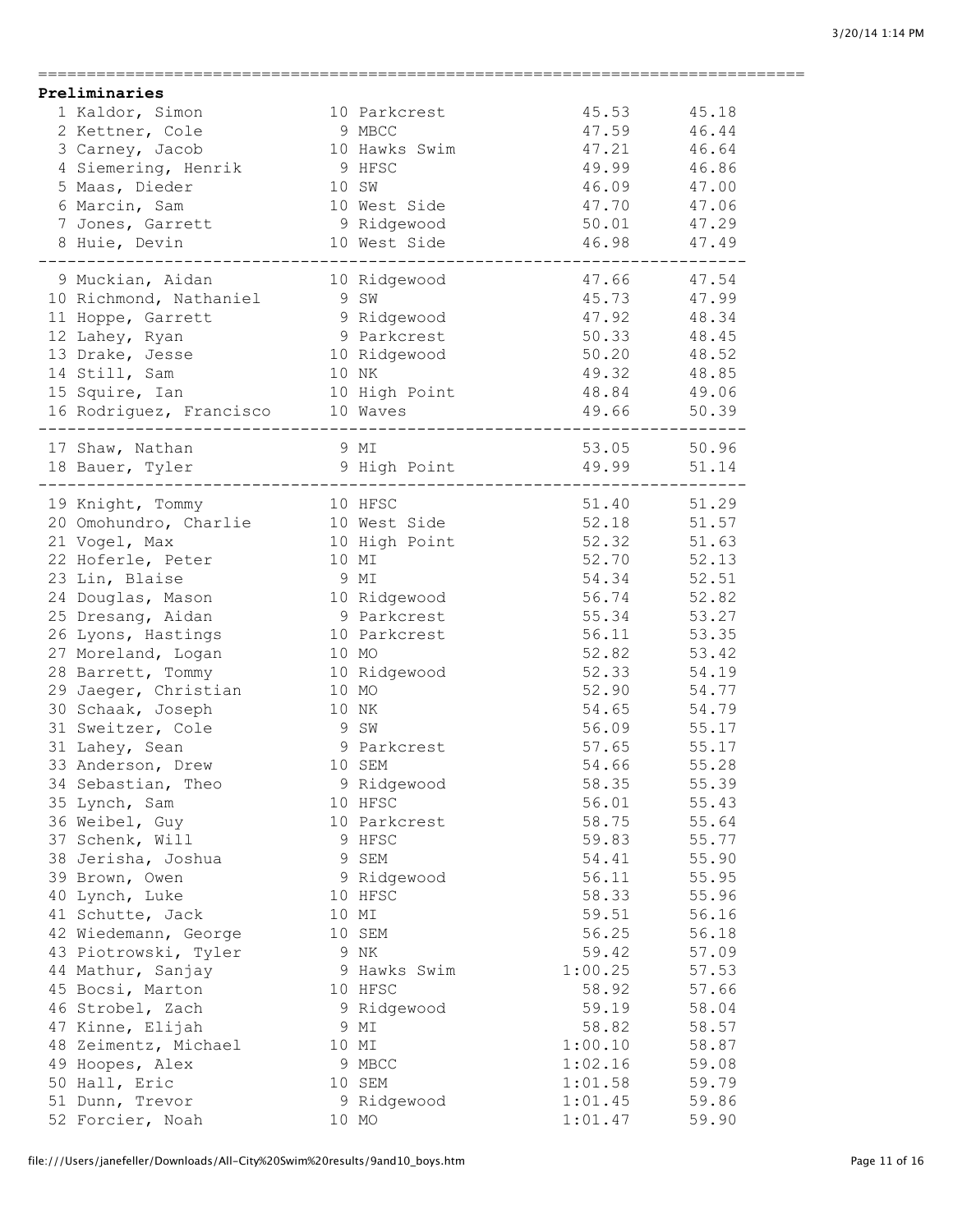| 53 Prosser, CJ                                 | 9 High Point  | 1:07.71 | 1:00.15 |
|------------------------------------------------|---------------|---------|---------|
| 54 Kennedy, Jake                               | 9 Ridgewood   | 1:03.29 | 1:01.05 |
| 55 Daley, Michael                              | 9 HFSC        | 1:05.41 | 1:01.60 |
| 56 Neuhaus, Grant                              | 9 SEM         | 56.23   | 1:01.74 |
| 57 Maes, Dylan                                 | 9 SW          | 1:11.34 | 1:01.98 |
| 58 Crowley, Jack                               | 10 SEM        | 1:00.46 | 1:01.99 |
| 59 Sullivan, Nolan                             | 9 Ridgewood   | 1:07.66 | 1:02.44 |
| 60 Jensen, Christian                           | 10 High Point | 1:02.48 | 1:02.99 |
| 61 Moll, Cameron                               | 10 Ridgewood  | 1:06.36 | 1:03.08 |
| 62 Kissel, Simon                               | 9 HFSC        | 1:06.56 | 1:03.64 |
| 63 Kimple, Ben                                 | 9 SW          | 1:04.12 | 1:03.69 |
| 64 Finnemore, Max                              | 9 MI          | 1:14.01 | 1:04.41 |
| 65 Budzinski, Andrew                           | 9 MI          | 1:11.50 | 1:04.83 |
| 66 Locher, Matthew                             | 9 SW          | 1:11.86 | 1:04.91 |
| 67 Guilbault, Jacob                            | 9 SW          | 1:05.60 | 1:05.27 |
| 68 Peterson, Austin                            | 10 SW         | 1:11.57 | 1:06.71 |
| 69 Puent, Jackson                              | 9 SEM         | 1:05.75 | 1:07.73 |
| 70 Coleman, Jesse                              | 9 West Side   | 1:11.69 | 1:07.75 |
| 71 Kuzma, Eli                                  | 9 MO          | 1:07.65 | 1:09.94 |
| 72 Welsing, Brett                              | 9 Hawks Swim  | 1:09.56 | 1:10.04 |
| 73 Whitehorse, Isaac                           | 10 HFSC       | 1:09.85 | 1:10.82 |
| 74 Kuhn, Michael                               | 10 SW         | 1:09.55 | 1:11.51 |
| 75 Hoffman, Aidan                              | 9 Waves       | 1:14.66 | 1:13.11 |
| -- Hardy, Davis                                | 10 Parkcrest  | 1:01.03 | DQ      |
| False start                                    |               |         |         |
| -- Blotz, Benjamin                             | 10 West Side  | 1:12.54 | DQ      |
| Alternating Kick                               |               |         |         |
| -- Thompson, Alec                              | 10 Ridgewood  | 55.05   | DQ      |
| Scissors kick                                  |               |         |         |
| -- Yethiraj, Rohan                             | 9 SW          | 1:24.82 | DQ      |
| Hands brought beyond the hipline during stroke |               |         |         |
| -- Noguera, Michael                            | 10 SW         | 1:15.51 | DQ      |
| Scissors kick                                  |               |         |         |
| -- Clark, Anders                               | 10 High Point | 1:00.62 | DQ      |
| Scissors kick                                  |               |         |         |
| -- Prout, Jack                                 | 10 NK         | 56.69   | DQ.     |
| Scissors kick                                  |               |         |         |
| -- Schneider, Alec                             | 9 High Point  | 1:11.88 | DQ      |
| Scissors kick                                  |               |         |         |
| -- Kratochwill, Evan                           | 9 MI          | 1:24.01 | DQ      |
| Scissors kick                                  |               |         |         |
| -- Hoffmann, Gavin                             | 9 MI          | 1:20.07 |         |
| Alternating Kick                               |               |         | DQ      |
| -- Smith, Phileas                              | 9 MI          | 1:40.06 |         |
| Alternating Kick                               |               |         | DQ      |
|                                                |               |         |         |
| -- Madigan, Griffith                           | 10 MI         | 1:04.50 | DQ      |
| Hands brought beyond the hipline during stroke | 10 Waves      |         |         |
| -- Morrison, Liam                              |               | NΤ      | DQ      |
| Alternating Kick                               |               |         |         |
| -- Cunningham, Sean<br>Scissors kick           | 10 Waves      | NT      | DQ      |
| -- Darragh, Nash                               | 9 MI          | 1:15.09 |         |
| Scissors kick                                  |               |         | DQ      |
|                                                |               |         |         |

### **Event 54 Boys 9-10 50 SC Meter Butterfly**

===============================================================================

All City-M: ! 32.59 2006 Jeremy Temprano - Parkcrest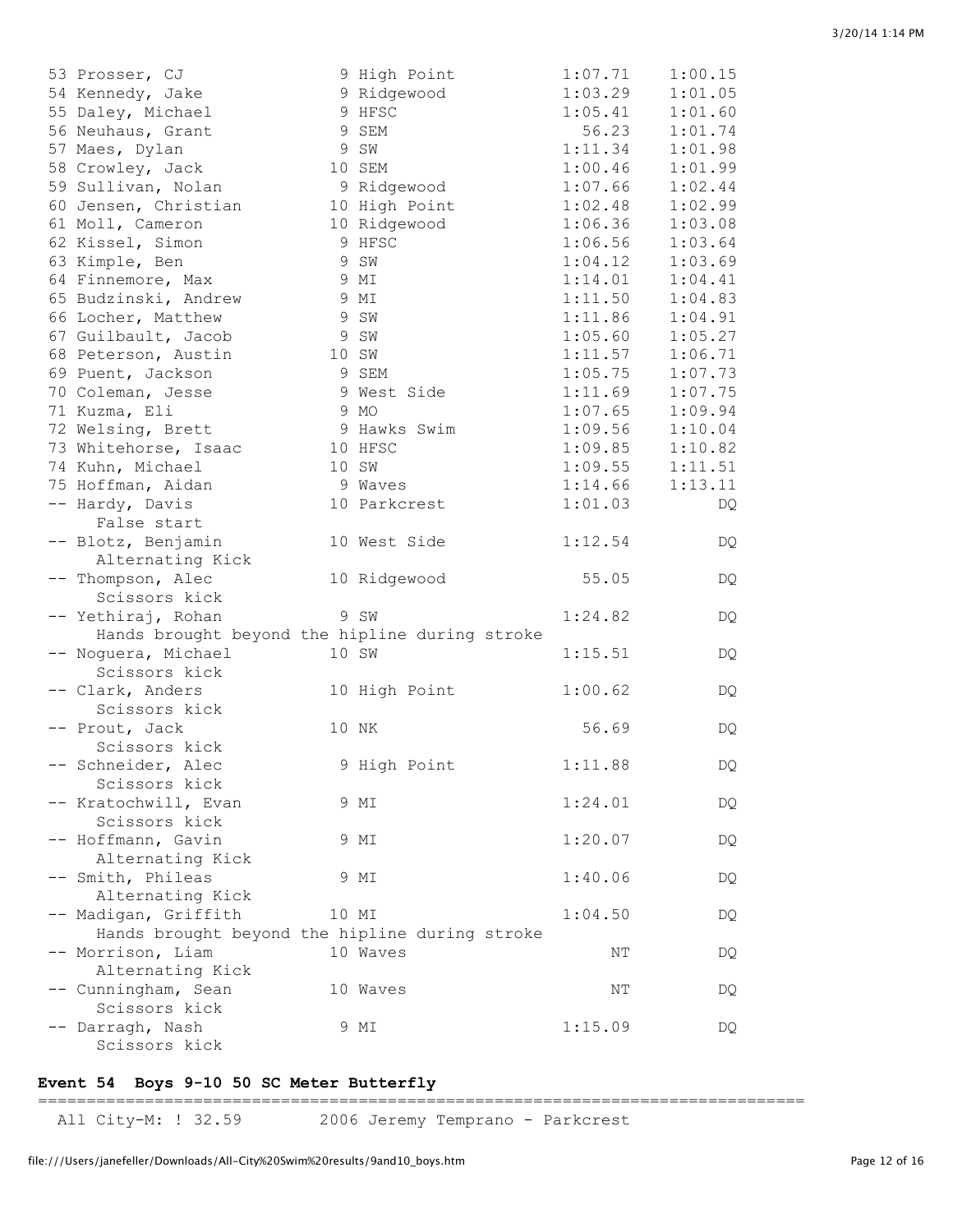| All City-Y: 30.91<br>Pool Meters: # 34.28 |   | 1984 Matthew Matteson - Monona<br>2010 Michael Draves, Middleton |                                                                                                      |               |                |
|-------------------------------------------|---|------------------------------------------------------------------|------------------------------------------------------------------------------------------------------|---------------|----------------|
| Name                                      |   | Age Team                                                         | en alternation de l'annonce de l'annonce de la partie de la partie de la partie de la partie de la p | Finals Points |                |
| A - Final                                 |   |                                                                  |                                                                                                      |               |                |
| 1 Moen, Alexander                         |   | 10 MBCC                                                          | 35.89                                                                                                | 35.58         | 20             |
| 2 Lamers, Nathan                          |   | 10 MI                                                            | 37.47                                                                                                | 36.06         | 17             |
| 3 Rilling, Jack                           |   | 10 Ridgewood                                                     | 38.44                                                                                                | 36.37         | 16             |
| 4 Finnell, Dane                           |   | 10 SEM                                                           | 37.95                                                                                                | 39.12         | 15             |
| 5 Berge, Venden                           | 9 | SW                                                               | 40.15                                                                                                | 40.38         | 14             |
| 6 Simon, Justin                           |   | 10 Ridgewood                                                     | 39.99                                                                                                | 42.02         | 13             |
| 7 Huie, Devin                             |   | 10 West Side                                                     | 44.17                                                                                                | 43.63         | 12             |
| 8 Jensen, Jake                            |   | 10 Ridgewood                                                     | 42.41                                                                                                | 43.86         | 11             |
| $B - Final$                               |   |                                                                  |                                                                                                      |               |                |
| 9 Ritter, Alex                            |   | 10 Ridgewood                                                     | 46.08                                                                                                | 43.56         | 9              |
| 10 Greene, Bailey                         |   | 9 Parkcrest                                                      | 45.10                                                                                                | 43.82         | 7              |
| 11 Loetscher, Samuel                      |   | 10 MBCC                                                          | 45.98                                                                                                | 44.43         | 6              |
| 12 Sanderson, Owen                        |   | 9 Ridgewood                                                      | 46.12                                                                                                | 44.65         | 5              |
| 13 Garrett, Owen                          |   | 9 MO                                                             | 46.90                                                                                                | 46.11         | $\overline{4}$ |
| 14 Prout, Jack                            |   | 10 NK                                                            | 46.38                                                                                                | 46.30         | 3              |
| 15 Zarov, Jacob                           |   | 9 Parkcrest                                                      | 46.99                                                                                                | 47.70         | $\overline{2}$ |
| 16 Torrealba, Diego                       |   | 9 Ridgewood                                                      | 46.33                                                                                                | 49.14         | 1              |

### **Event 54 Boys 9-10 50 SC Meter Butterfly**

| All City-M: ! 32.59 2006 Jeremy Temprano - Parkcrest<br>All City-Y: 30.91 1984 Matthew Matteson - Monona<br>Pool Meters: # 34.28 2010 Michael Draves, Middleton<br>Name<br>=============== | Age Team      |             | Seed Prelims |  |  |  |  |
|--------------------------------------------------------------------------------------------------------------------------------------------------------------------------------------------|---------------|-------------|--------------|--|--|--|--|
| Preliminaries                                                                                                                                                                              |               |             |              |  |  |  |  |
| 1 Moen, Alexander                                                                                                                                                                          | 10 MBCC       | 36.91       | 35.89        |  |  |  |  |
| 2 Lamers, Nathan                                                                                                                                                                           | 10 MI         |             | 37.52 37.47  |  |  |  |  |
| 3 Finnell, Dane                                                                                                                                                                            | 10 SEM        | 40.07 37.95 |              |  |  |  |  |
| 4 Rilling, Jack 10 Ridgewood                                                                                                                                                               |               | 38.42       | 38.44        |  |  |  |  |
| 5 Simon, Justin                                                                                                                                                                            | 10 Ridgewood  | 41.51       | 39.99        |  |  |  |  |
| 6 Berge, Venden                                                                                                                                                                            | 9 SW          | 41.08 40.15 |              |  |  |  |  |
| 7 Jensen, Jake                                                                                                                                                                             | 10 Ridgewood  | 43.86 42.41 |              |  |  |  |  |
| 8 Huie, Devin                                                                                                                                                                              | 10 West Side  | 42.24       | 44.17        |  |  |  |  |
| 9 Greene, Bailey                                                                                                                                                                           | 9 Parkcrest   | 46.09 45.10 |              |  |  |  |  |
| 10 Loetscher, Samuel 10 MBCC                                                                                                                                                               |               | 50.74       | 45.98        |  |  |  |  |
| 11 Ritter, Alex                                                                                                                                                                            | 10 Ridgewood  | 44.97       | 46.08        |  |  |  |  |
| 12 Sanderson, Owen 9 Ridgewood                                                                                                                                                             |               | 49.46 46.12 |              |  |  |  |  |
| 13 Torrealba, Diego 9 Ridgewood                                                                                                                                                            |               | 49.84       | 46.33        |  |  |  |  |
| 14 Prout, Jack                                                                                                                                                                             | 10 NK         |             | 48.31 46.38  |  |  |  |  |
| 15 Garrett, Owen                                                                                                                                                                           | 9 MO          | 45.58 46.90 |              |  |  |  |  |
| 16 Zarov, Jacob                                                                                                                                                                            | 9 Parkcrest   | 50.46 46.99 |              |  |  |  |  |
| 17 Wheeler, Matthew                                                                                                                                                                        | 9 SEM         | 52.04 47.36 |              |  |  |  |  |
| 18 Brinkman, Gerrit 10 Hawks Swim                                                                                                                                                          |               | 53.52       | 47.90        |  |  |  |  |
| 19 Stadler, James                                                                                                                                                                          | 9 HFSC        |             | 50.06 48.35  |  |  |  |  |
| 20 Jondle, Caleb                                                                                                                                                                           | 9 MO          | 49.52 48.44 |              |  |  |  |  |
| 21 Schauder, Gavin 10 Ridgewood                                                                                                                                                            |               | 55.86 48.69 |              |  |  |  |  |
| 22 Bocsi, Marton                                                                                                                                                                           | 10 HFSC       | 49.77 48.77 |              |  |  |  |  |
| 23 Bohl, Samuel                                                                                                                                                                            | 10 High Point | 45.67       | 49.72        |  |  |  |  |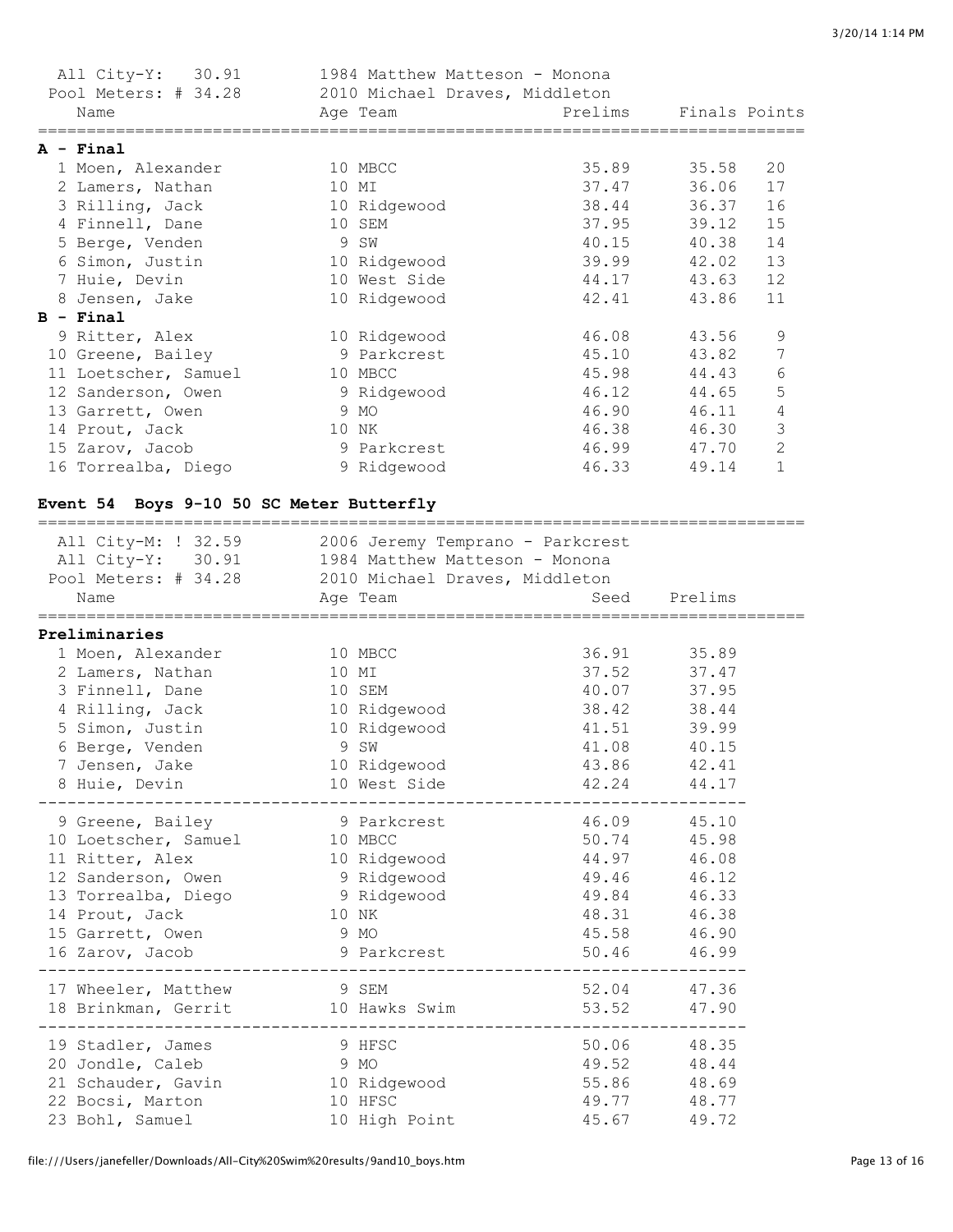| 24 Tucker-Jones, Evan | 9 High Point | 56.28   | 49.78   |
|-----------------------|--------------|---------|---------|
| 25 Chang, Kevin       | 10 MI        | 54.90   | 50.31   |
| 26 Lin, Blaise        | 9 MI         | 55.63   | 50.36   |
| 27 Hall, Eric         | 10 SEM       | 51.40   | 51.28   |
| 28 Mosley, Owen       | 10 MI        | 49.21   | 52.09   |
| 29 Ketarkus, Cameron  | 10 West Side | 54.93   | 52.51   |
| 30 Maradiaga, Asher   | 10 Ridgewood | 50.84   | 52.93   |
| 31 Kissel, Simon      | 9 HFSC       | 56.78   | 53.07   |
| 32 Jakel, Noah        | 9 MBCC       | 46.63   | 53.96   |
| 33 Hallick, Ethan     | 9 MI         | 57.90   | 54.76   |
| 34 Scocos, Andreas    | 10 SEM       | 57.88   | 55.21   |
| 35 Jerisha, Joshua    | 9 SEM        | 1:02.10 | 57.31   |
| 36 Parry, Sean        | 9 Ridgewood  | 58.34   | 57.78   |
| 37 Cui, Anthony       | 9 Hawks Swim | 58.46   | 1:00.11 |
| 38 Starr, Alexander   | 10 MI        | 1:02.26 | 1:00.35 |
| 39 Kittelson, Jack    | 9 Ridgewood  | 1:05.59 | 1:00.53 |
| 40 Sebastian, Theo    | 9 Ridgewood  | 1:02.02 | 1:09.69 |

#### **Event 64 Boys 9-10 200 SC Meter Freestyle Relay**

=============================================================================== All City-M: ! 2:12.18 2008 Ridgewood J. Collins, B. Gebhart, C. Radloff, P. Vesely All City-Y: 2:03.85 2009 Middleton M. Draves, L. Delaney, J. Zocher, H. Bielski Pool Meters: # 2:16.82 2007 Ridgewood McGilvray, Henry, Roby, Kellerman Team Seed Finals Points =============================================================================== 1 Shorewood Hills 'A' 2:19.46 2:19.13 40 1) Richmond, Nathaniel 9 2) Maas, Dieder 10 3) Berge, Venden 9 4) Cranley, Joe 10 2 Maple Bluff Country Club Swim 'A' 2:22.83 2:20.05 34 1) Korb, Chase 10 2) Kettner, Cole 9 3) Arndt, Ethan 10 4) Moen, Alexander 10 3 Middleton Gators 'A' 2:28.84 2:22.52 32 1) Mosley, Owen 10 2) Kaney, John 10<br>3) Hoferle, Peter 10 4) Lamers, Nathan 4) Lamers, Nathan 10 4 Ridgewood 'A' 2:23.68 2:22.88 30 1) Muckian, Aidan 10 2) Drake, Jesse 10 3) Ritter, Alex 10 4) Rilling, Jack 10 5 Seminole Sharks Swim & Dive Te 'A' 2:29.69 2:28.68 28 1) Stitgen, Benjamin 9 2) Wellnitz, Benjamin 9 3) Wheeler, Matthew 9 4) Finnell, Dane 10 6 Parkcrest 'A' 2:29.50 2:31.22 26 1) Chen, Edward 10 2) Greene, Bailey 9 3) Zuver, Connor 9 4) Bell, Jack 9 7 Shorewood Hills 'B' 2:33.00 x2:31.77 1) Cranley, Aidan 10 2) Jimenez, Isandro 10 3) Hackworthy, James 10 4) Marcus, Flynn 10 8 West Side Swim Club 'A' 2:36.18 2:32.34 24 2:30.10<br>1) Huie, Devin 10 2) Ketarkus, Cameron 10 3) Segersten, Will 9 4) Marcin, Sam 10 9 Ridgewood 'B' 2:35.62 x2:33.30 1) Simon, Justin 10 2) Jensen, Jake 10 3) Torrealba, Diego 9 4) McCartney, Maxwell 9 10 High Point Swim Club 'A' 2:29.35 2:33.76 22 1) Vogel, Max 10 2) Renfert, Koby 9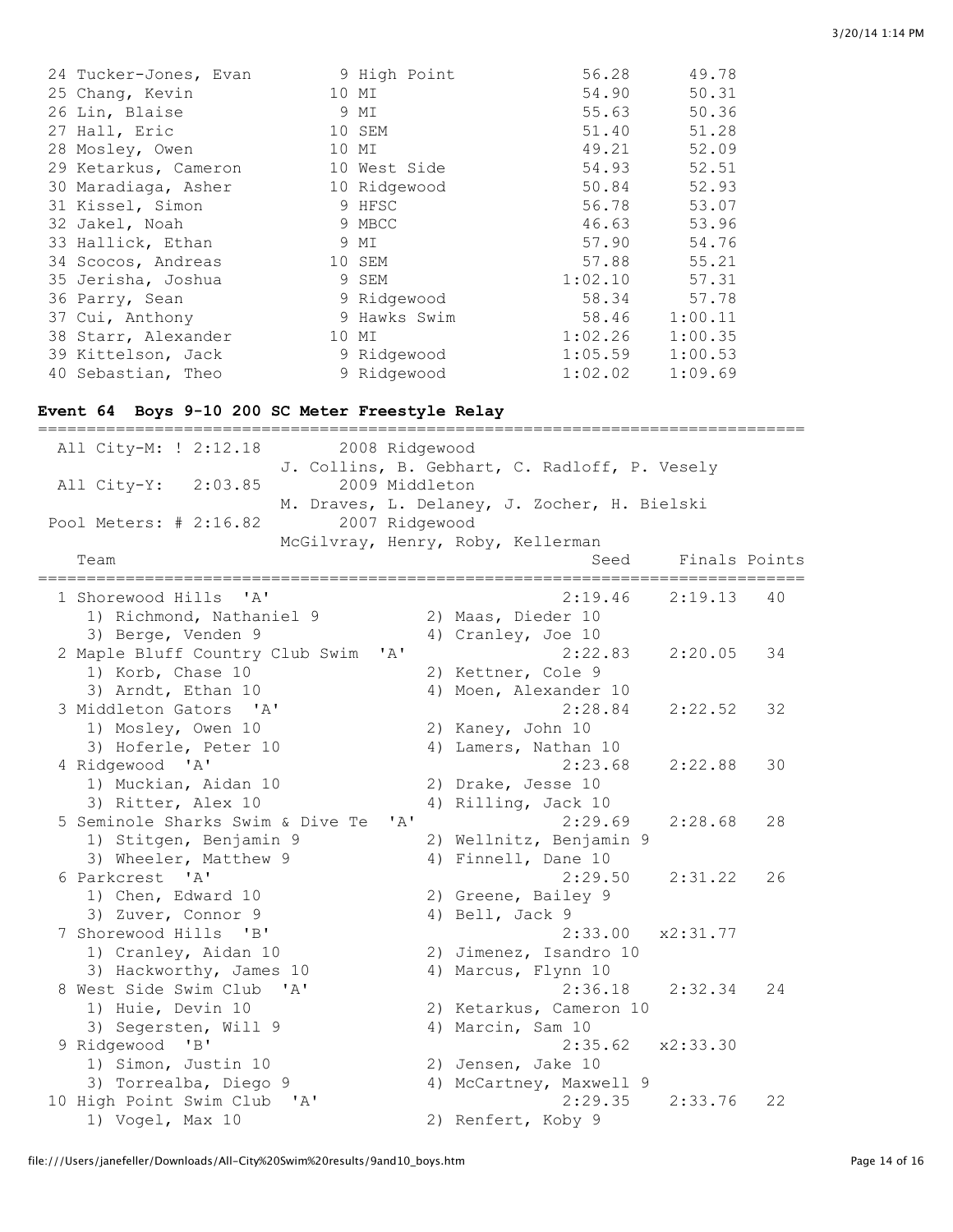3) Keenan, Colin 9 4) Murray, Jack 10 1) Siemering, Henrik 9 2) Stark, Kellen 9<br>3) Gutknecht, Will 10 4) Bedford, Ike 10 1) Garrett, Owen 9 2) Senke, Colin 9 3) Jondle, Caleb 9 4) Groth, Owen 10 1) Lundal, Cooper 10 2) Brinkman, Gerrit 10 3) Petersen, Davis 9 (4) Carney, Jacob 10 14 Parkcrest 'B' 2:41.02 x2:39.28 1) Kaldor, Simon 10 2) Dresang, Aidan 9 3) Zarov, Jacob 9 4) Lahey, Ryan 9 15 Ridgewood 'C' 2:50.85 x2:39.36 1) Sanderson, Owen 9 2) Chester, Owen 9 3) Wallace, Ethan 10 4) Maradiaga, Asher 10 16 Middleton Gators 'B' 2:47.69 x2:40.26 1) Lin, Blaise 9 2) Shaw, Nathan 9<br>
1) Lin, Blaise 9 2) Shaw, Nathan 9<br>
3) Schutte, Jack 10 4) McNerney, Josep 17 High Point Swim Club 'B' 2:40.23 x2:40.87 1) Wilson, Alex 9 2) Go, Michael 10 3) Bohl, Samuel 10 4) Squire, Ian 10 1) Prout, Jack 10 2) Schaak, Joseph 10 3) Richards, Kenneth 9 4) Still, Sam 10 19 Monona Swim and Dive 'B' 2:53.34 x2:43.58 1) Jaccard, Ben 10 2) Hammes, Jesse 10 3) Clark, Patrick 9 4) Jaeger, Christian 10 20 Ridgewood 'D' 2:53.48 x2:44.52<br>
2) Jones, Garrett 9 2) Plautz, Jackson 10<br>
3) Hoppe, Garrett 9 4) Barrett, Tommy 10 1) Jones, Garrett 9 2) Plautz, Jackson 10 3) Hoppe, Garrett 9 4) Barrett, Tommy 10 21 Hill Farm Swim Club 'B' 2:49.00 x2:48.78 1) Irigoyen, Sebastian 9 2) Bocsi, Marton 10 3) Lynch, Sam 10 4) Stadler, James 9 22 Ridgewood 'E' 3:03.59 x2:50.84 1) Schauder, Gavin 10 (2) Parry, Sean 9<br>3) Douglas, Mason 10 (2) 4) Strobel, Zach 9 3) Douglas, Mason 10 4) Strobel, Zach 9 23 Hawks Landing Swim Team 'B' 3:07.22 x2:57.36 1) McGowan, Patrick 10 2) Mathur, Sanjay 9 3) Olson, Corey 9 4) McEllistrem, Gavin 9 24 Ridgewood 'F' 3:07.61 x2:58.32 1) Thompson, Alec 10 2) Risley, Ethan 10 3) Muckian, Gavin 9 4) Montgomery, Cole 9 25 Middleton Gators 'D' 3:06.74 x2:58.78 1) Chang, Kevin 10 2) Hallick, Ethan 9 3) Starr, Alexander 10 (4) Covey, Jakob 9 26 Middleton Gators 'C' 2:58.59 x3:00.70<br>
1) Pincombe, Tyler 10<br>
3) Moriarty, Aidan 9<br>
4) Wood, Charlie 10 1) Pincombe, Tyler 10 2) Zhang, Edwin 10 3) Moriarty, Aidan 9 4) Wood, Charlie 10 27 Middleton Gators 'E' 3:20.38 x3:01.27 1) Darragh, Nash 9 2) Niesen, Benjamin 9 3) Madigan, Griffith 10 4) Ashley, Alexander 10 28 West Side Swim Club 'B' 3:18.01 x3:03.75 1) Ketarkus, Brady 9 2) Blotz, Benjamin 10 3) Coleman, Jesse 9 4) Omohundro, Charlie 10 29 Maple Bluff Country Club Swim 'B' 3:05.85 x3:04.21

11 Hill Farm Swim Club 'A' 2:31.98 2:34.67 18<br>1) Siemering, Henrik 9 2) Stark, Kellen 9 3) Gutknecht, Will 10 <br>
Ionona Swim and Dive 'A' 4) Bedford, Ike 10 2:35.53 12 Monona Swim and Dive 'A' 2:35.01 2:35.53 14 13 Hawks Landing Swim Team 'A' 2:40.71 2:37.85 12 4) McNerney, Joseph 10 18 Nakoma Swim Team 'A' 2:46.13 2:43.36 10 1) Loetscher, Samuel 10 2) Reid, Everett 6